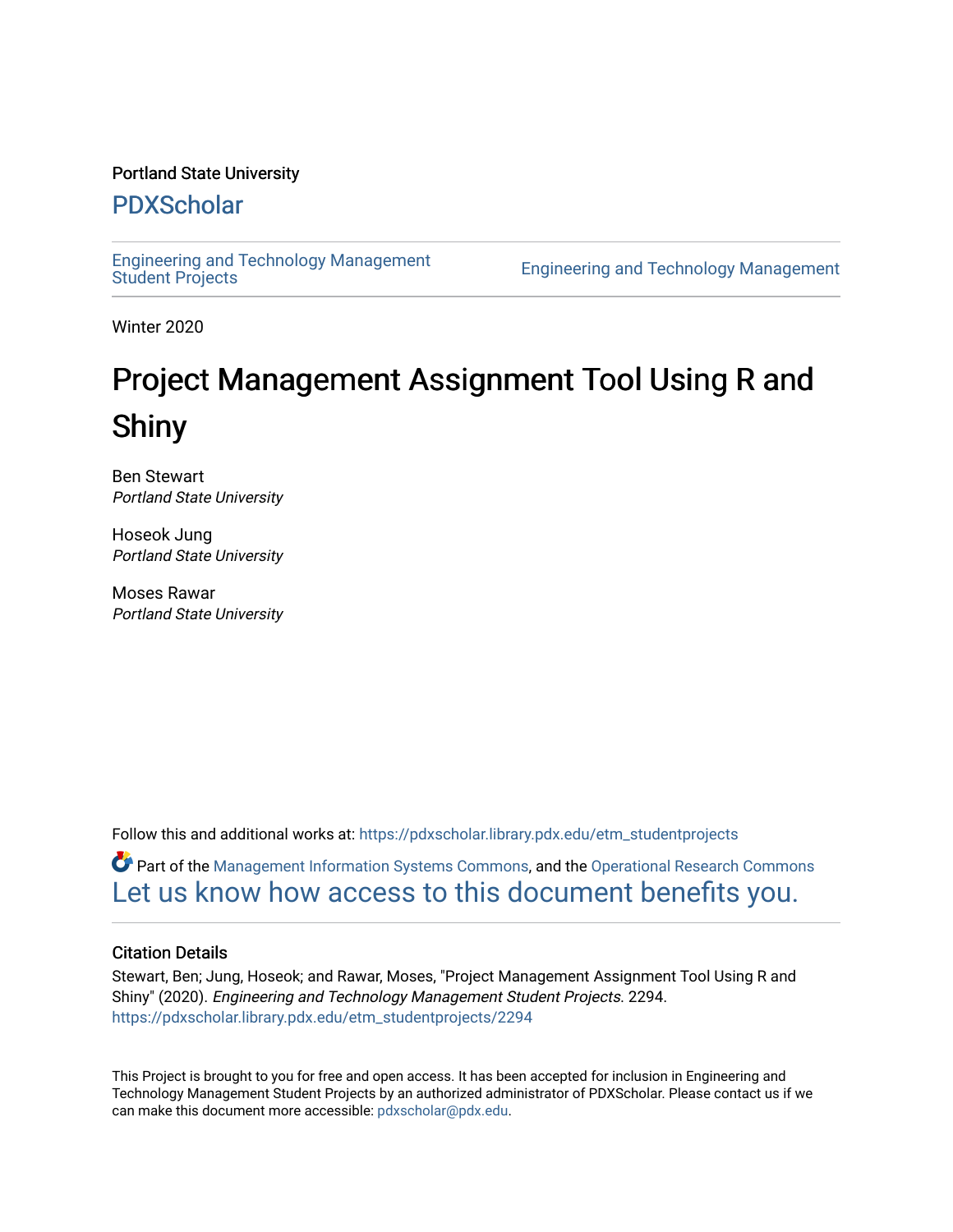

# **Group Project Report**

**Project Management Assignment Tool Using R and Shiny**

| <b>Course Title</b>  | : Operation Research                    |
|----------------------|-----------------------------------------|
| <b>Course number</b> | : ETM 540                               |
| <b>Instructor</b>    | : Dr. Tim Anderson                      |
| <b>Term</b>          | : Winter 2020                           |
| <b>Team</b>          | : Ben Stewart, Hoseok Jung, Moses Rawar |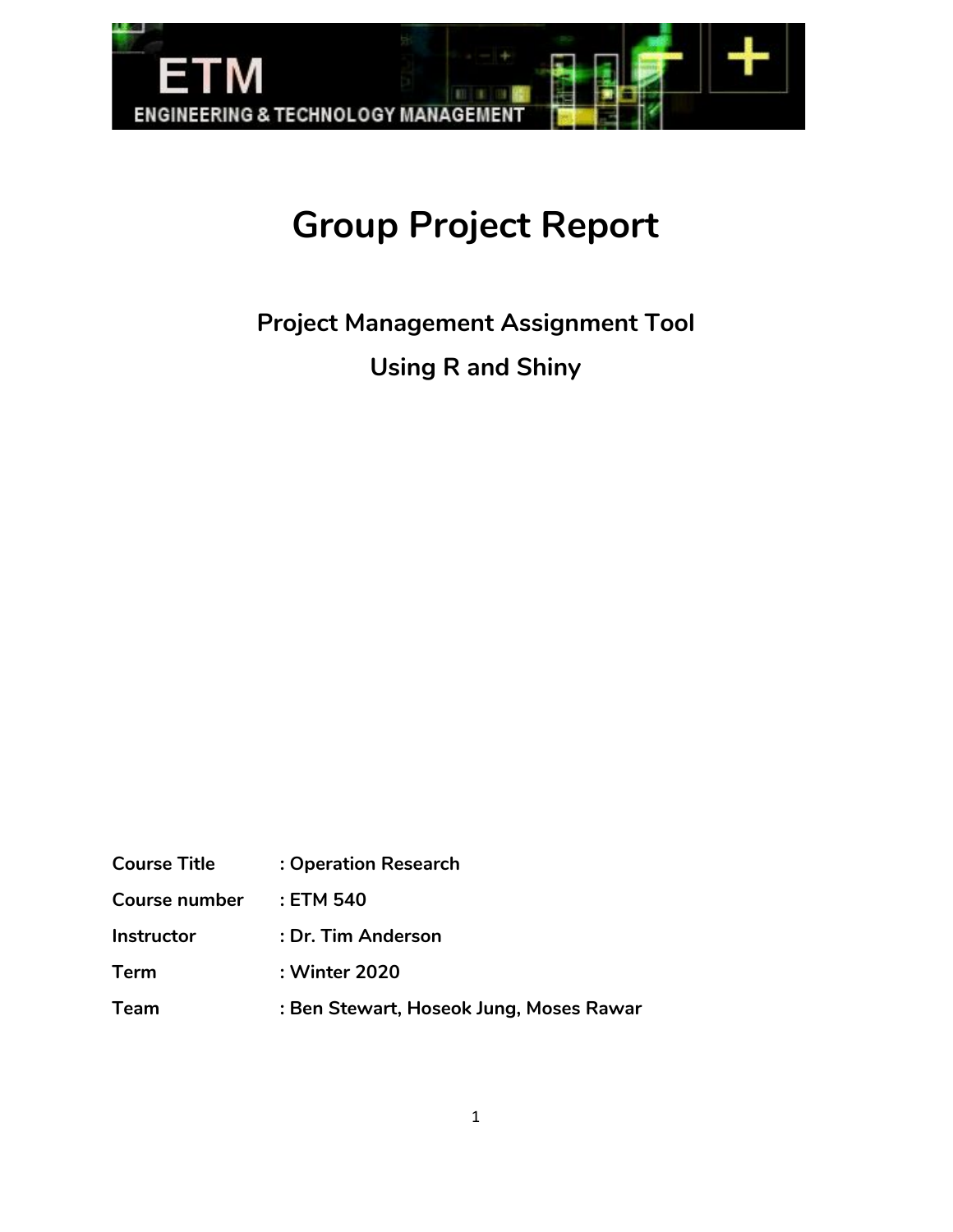

## **Table of Contents**

| Abstract                          | 3              |
|-----------------------------------|----------------|
| Introduction                      | 3              |
| Literature review                 | 3              |
| Project objective and constraints | $\overline{4}$ |
| Using Shiny                       | 11             |
| Conclusions                       | 13             |
| References                        | 14             |
| Appendix A. Shiny user interface  | 15             |
| Appendix B. Entire R code         | 16             |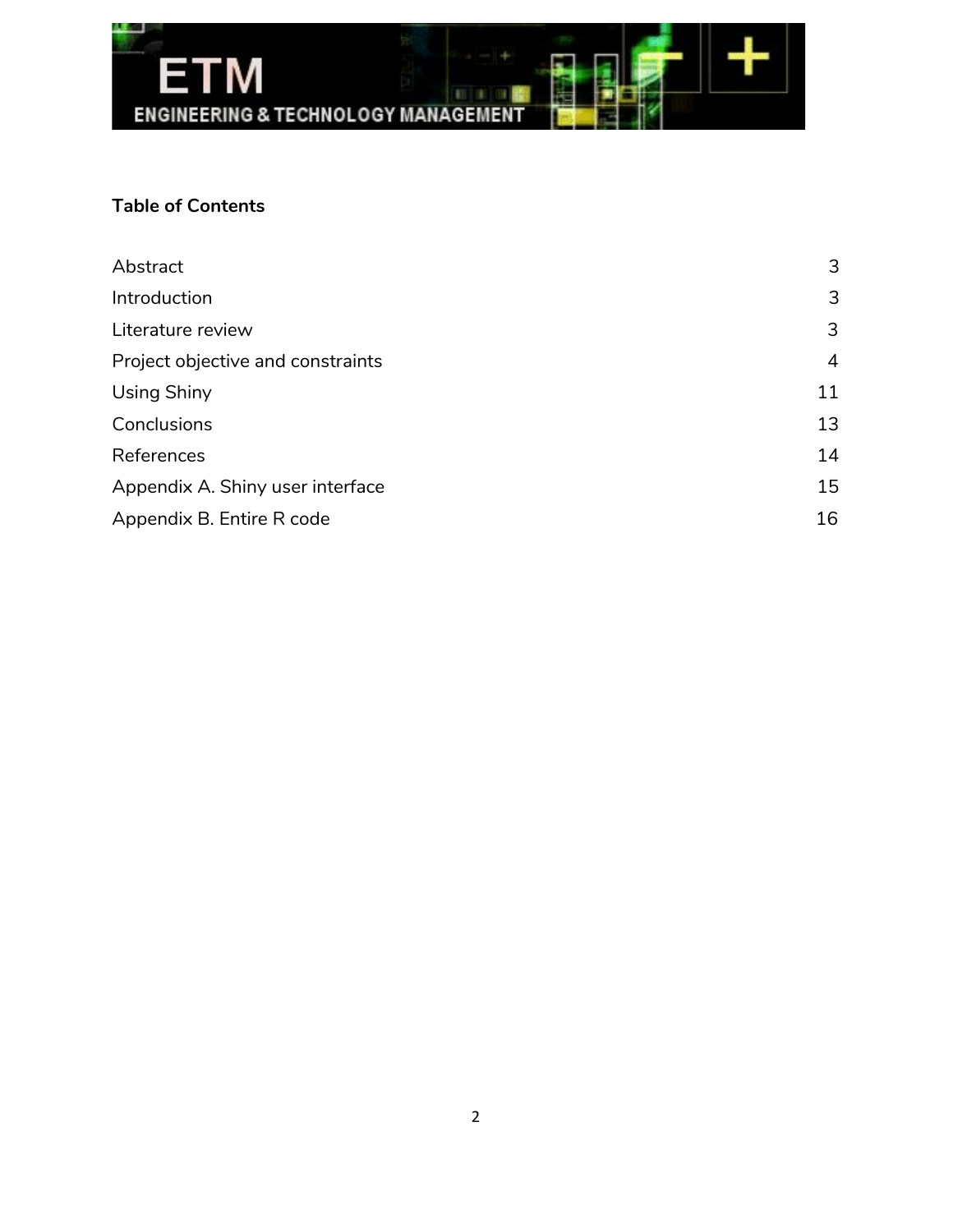

## **Abstract**

<span id="page-3-0"></span>Linear programs such as the R markdown language play an important role in helping to find an optimized solution in various fields of society. This area extends from the optimal distribution channels of coffee shops, which are closely related to our lives, to very important areas such as the deployment of military forces. Through this paper, we will try to find ways to maximize the efficiency and performance of a company by properly allocating project managers suitable for the projects performed by each company according to their capabilities and the requirements of the projects.

## **Introduction**

Organizations need to have the right way to assign projects to project managers to be able to get the best result and to maximize the project. The organization needs to assign a project to the right project manager according to its ability and capacity in doing projects. Our project is about developing a decision support model for the project manager Assignment using an R Markdown and a Shiny library. The reference material is from "A Decision Support Model for Project Management Assignments" (by Peerasit Patanakul, Dragan Milosevic and Timothy R. Anderson). With this tool, an individual or an organization could easily assign project managers in a proper way of assigning the project. And we have used a method that can input each necessary input value through a library called the Shiny in a more convenient and user-friendly way. The method of implementing Shiny requires additional work, which may be somewhat complicated, but it is a very convenient tool because the user can intuitively assign and upload numbers of data through Excel.

## **Literature Review**

In the Reference literature, in many organizations, the task of assigning a project to a project manager as a project is often seen by management as a major challenge. It must be done appropriately since assigning the right project manager to the project is one of the critical success factors in project management. Despite the fact that project allocation is very important in terms of company efficiency or performance, and that inappropriate allocation can reduce project success rates and negatively impact organizational performance, research in this area has been fairly limited, so this study has begun to resolve it. The company needs to understand the strategic importance of the project, and prioritize the projects considering the elements of the organizational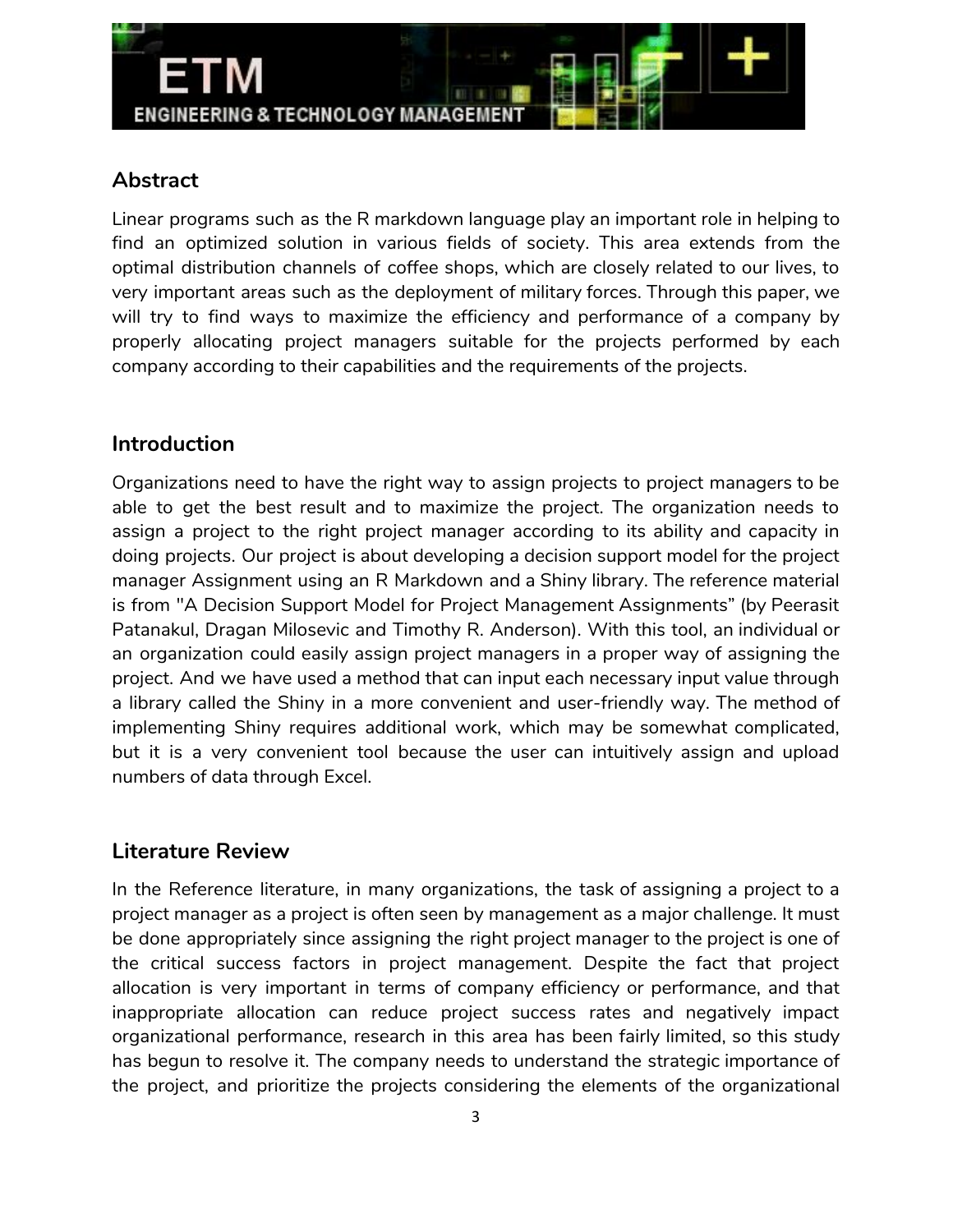

strategy. In order to allocate projects, it is necessary to judge whether the project manager's competency and technical competencies are consistent with the project requirements. The organization's strategic characteristics and project manager's resource capacities used in this document may not apply equally to all companies, so this approach may not apply to many other organizations' project assignments.

In this literature, we have assigned several projects to manage. The study also has begun by exploring the best way to assign multiple project managers to this project. All 12 projects and 6 project managers are applied to the study. Of these, five existing projects and one new project have been properly reassigned or newly assigned to these six project managers. How the organization utilizes the allocated resources to achieve maximum efficiency within given constraints has been studied. Four types of constraints are used in this study, and details will be discussed below.

# **Project Objective and Constraints**

### A. The objective function :

The objective function of the model is developed by considering project priorities and levels of matching between project managers and projects.

$$
Max \sum_{i \in \{A, B, \dots F\}} \sum_{j=1}^{6} \sum_{k=1}^{4} (\alpha_{ijk} G_k V_{jk} W_{ij} X_{ij})
$$

- $\boldsymbol{\nu}$   $\alpha_{i,j,k}$ : Coefficient of effectiveness of PM i in managing project j's contribution to goal k
- $\boldsymbol{\checkmark}$  *G*<sub>k</sub> and  $\boldsymbol{V}_{j,k}$ : Strategic importance of the projects in the assignment
- $\boldsymbol{v}$   $W_{i,j}$   $=$   $\boldsymbol{v}$  : Correspondence level between PM i and project j
- $\boldsymbol{\mathsf{v}}$   $X_{i,j}$   $\hspace{1cm}$  : Binary decision variables. If project j should be assigned to project manager i, decision variables would be equal to 1.

This objective function is expressed as follows in R markdown.

**set\_objective** (**sum\_expr**(a[i,j,k] **\*** g[k] **\*** v[j,k] **\*** w[i,j] **\*** x[i,j], i=1**:**NPM, j=1**:**NProject, k=1**:**Goal ), "max") **%>%**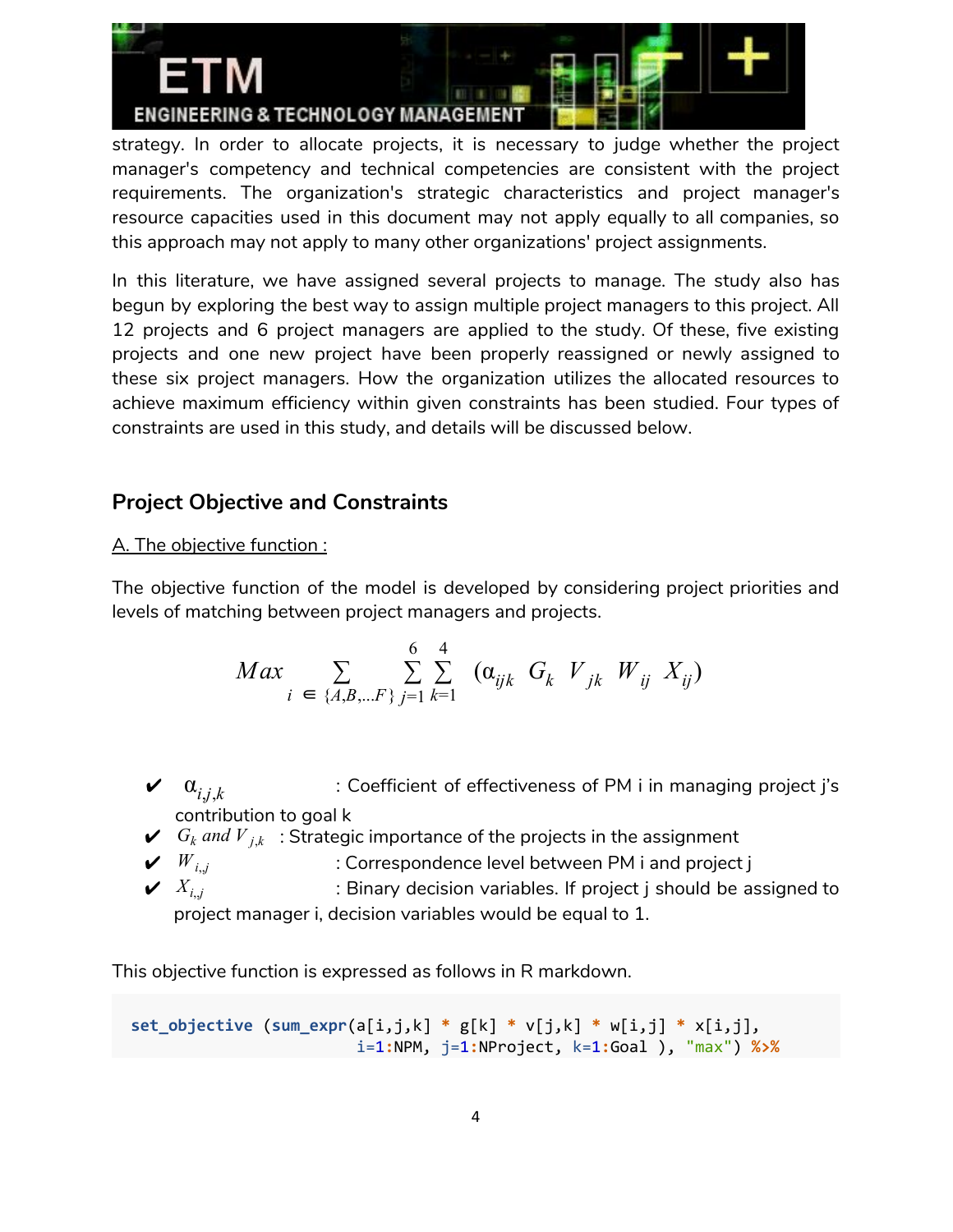

Also, the decision variables of this project are implemented as follows. All of them are binary decision variables, and in the case of variables other than X, these are rather secondary variables to solve the constraints.

```
projectmodel <- MIPModel() %>%
 add_variable (x[i, j], i=1:NPM, j=1:NProject,
                type="binary") %>%
 add_variable (r[i], i=1:NPM,
                type="binary") %>%
 add_variable (z[i], i=1:NPM,
                type="binary") %>%
```
The objective of this project is to obtain proper value of *Xi*,*<sup>j</sup>* , binary variables. That means, project manager i is assigned to the appropriate project j, to get maximum efficiency. And here, numerical values for calculating the importance of a project using a somewhat complex data such as coefficient of effectiveness, the strategic importance of the projects, correspondence level, etc., and assigning an appropriate project manager are used for the objective function.

The coefficient of effectiveness of project manager i in managing project j's contribution to goal k is valued between 0 and 1 when there is any discontinuity in the management of project j. And this value of 0 means a complete failure in discontinuity in the management, and a value of 1 tells the full effectiveness of the project manager.

|                 |              |                | P1             |                |    |                | P <sub>2</sub> |     |    |                | P <sub>3</sub> |                |
|-----------------|--------------|----------------|----------------|----------------|----|----------------|----------------|-----|----|----------------|----------------|----------------|
| $\alpha_{ijk}$  | G1           | G <sub>2</sub> | G <sub>3</sub> | G <sub>4</sub> | G1 | G2             | G <sub>3</sub> | G4  | G1 | G2             | G <sub>3</sub> | G <sub>4</sub> |
| PM A            | $\mathbf{1}$ |                |                |                |    | 0.9            |                | 0.8 |    | 0.8            | 0.95           |                |
| PM <sub>B</sub> | 0.9          | 0.9            |                | 0.7            |    |                |                | 1   |    | 0.8            | 0.95           |                |
| PM <sub>C</sub> | 0.9          | 0.9            |                | 0.7            |    | 0.9            |                | 0.8 |    |                |                |                |
| PM <sub>D</sub> | 0.9          | 0.9            |                | 0.7            |    | 0.9            |                | 0.8 |    | 0.8            | 0.95           |                |
| <b>PME</b>      | 0.9          | 0.9            |                | 0.7            |    | 0.9            |                | 0.8 |    | 0.8            | 0.95           |                |
| PMF             | 0.9          | 0.9            |                | 0.7            |    | 0.9            | 1              | 0.8 |    | 0.8            | 0.95           |                |
|                 |              |                | P <sub>4</sub> |                |    |                | P <sub>5</sub> |     |    |                | P <sub>6</sub> |                |
| $\alpha_{ijk}$  | G1           | G <sub>2</sub> | G <sub>3</sub> | G <sub>4</sub> | G1 | G <sub>2</sub> | G <sub>3</sub> | G4  | G1 | G <sub>2</sub> | G <sub>3</sub> | G4             |
| PM A            | 0.6          |                | 1              | 0.8            |    |                |                | 1   |    |                |                |                |
| PM <sub>B</sub> | 0.6          |                |                | 0.8            |    |                |                |     |    |                |                |                |
| PM C            | 0.6          |                |                | 0.8            |    |                |                |     |    |                |                |                |
| PM <sub>D</sub> |              |                |                |                |    |                |                |     |    |                |                |                |
| <b>PME</b>      | 0.6          |                |                | 0.8            |    |                |                |     |    |                |                |                |
| PM F            | 0.6          |                |                | 0.8            |    |                |                |     |    |                |                |                |

**<Coefficient of effectiveness>**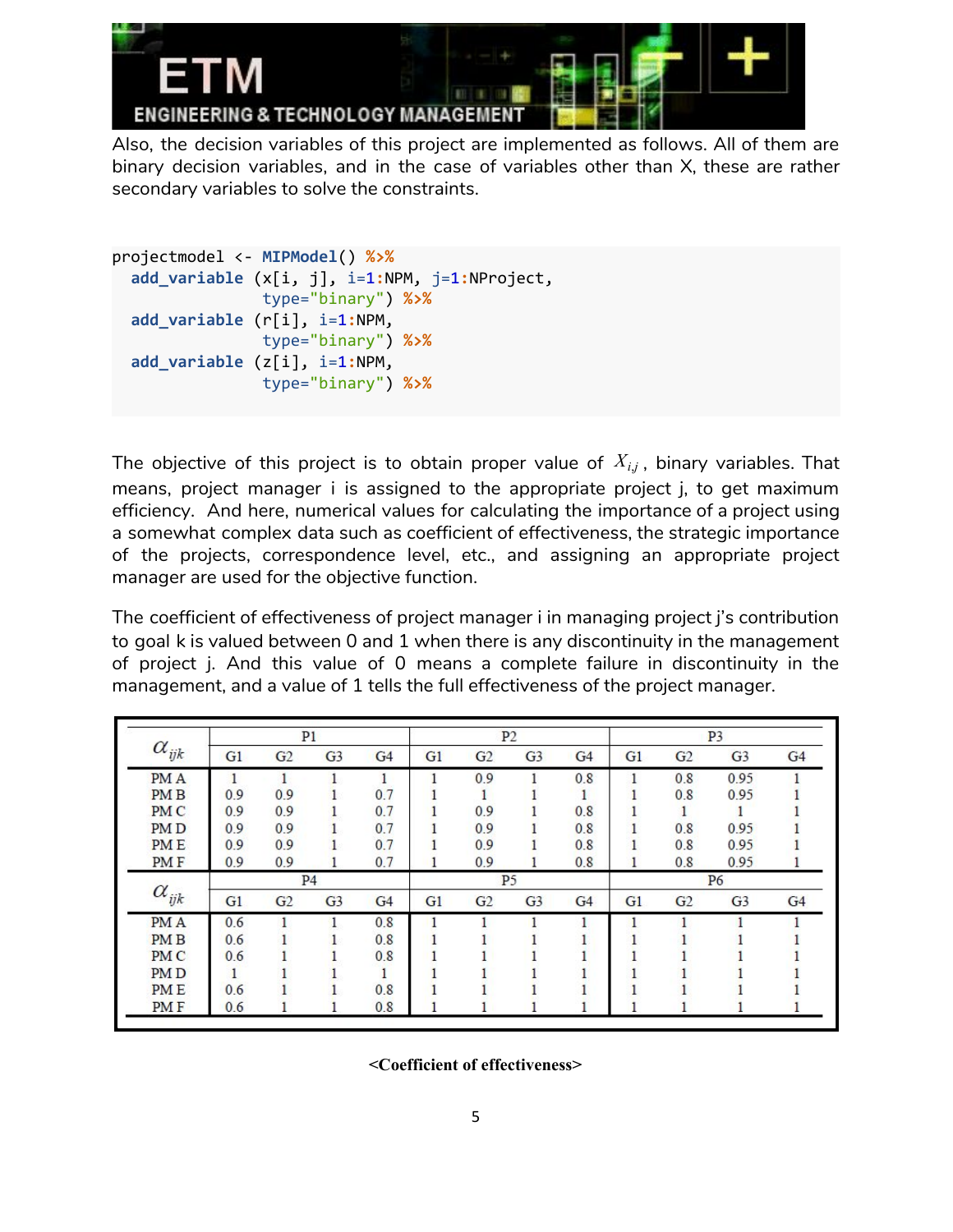

To define the strategic importance and prioritize the projects, relative contribution of organizational goal k to the mission( $G_k$ ) and relative contribution of project to the goal(  $V_{i,k}$ ) are represented as follows. In addition, for the organization, four organizational goals are set with the same relative contribution of 25% each. Also, the contribution of the project to each goal is set differently. For example, the contribution of each project to the goal 1(to create new markets) is set as the highest with Project 1 being 36.51 and the lowest with project 5(3.08). This contribution of goals and relative contribution can be used by changing the set value according to the environment of a company.

| G1: To create<br>new markets<br><u> 1999 - Albert Albert Albert III, amerikan bera</u> |                              | G3: To improve<br>G <sub>2</sub> : To create<br>customer satisfaction<br>business alliances |           |        | G4: To improve<br>technological innovation |           |
|----------------------------------------------------------------------------------------|------------------------------|---------------------------------------------------------------------------------------------|-----------|--------|--------------------------------------------|-----------|
| Project 1                                                                              | Project 2                    | Project 3                                                                                   | Project 4 |        | Project 5                                  | Project 6 |
|                                                                                        |                              |                                                                                             | Goal 1    | Goal 2 | Goal 3                                     | Goal 4    |
|                                                                                        | goals to the mission $(G_k)$ | Percent relative contribution of                                                            | 25        | 25     | 25                                         | 25        |
|                                                                                        |                              | Percent relative contribution of<br>projects to the goal $(V_{jk})$                         | Goal 1    | Goal 2 | Goal 3                                     | Goal 4    |
|                                                                                        |                              | P <sub>1</sub>                                                                              | 36.51     | 16.67  | 16.67                                      | 21.60     |
|                                                                                        |                              | P <sub>2</sub>                                                                              | 9.13      | 16.67  | 16.67                                      | 17.58     |
|                                                                                        |                              | P <sub>3</sub>                                                                              | 5.51      | 16.67  | 16.67                                      | 9.20      |
|                                                                                        |                              | P <sub>4</sub>                                                                              | 22.00     | 16.67  | 16.67                                      | 21.57     |
|                                                                                        |                              | P5                                                                                          | 3.08      | 16.67  | 16.67                                      | 17.28     |
|                                                                                        |                              | P6                                                                                          | 23.78     | 16.67  | 16.67                                      | 12.77     |

#### **< Strategic importance of the projects in the assignment >**

The correspondence level( $W_{ij}$ ) between project manager i and project j or matching score based on project requirements and competencies of project managers is set as the following table. The competencies are made based on the groups of technical, administrative/process, intrapersonal, interpersonal, and business/strategic competencies. In the case of Project manager C, all the necessary requirements of all projects can be satisfied, so a score of level 100 is gotten for all projects. On the contrary, project manager F seems to have to allocate relatively insignificant projects because it lacks the most competencies.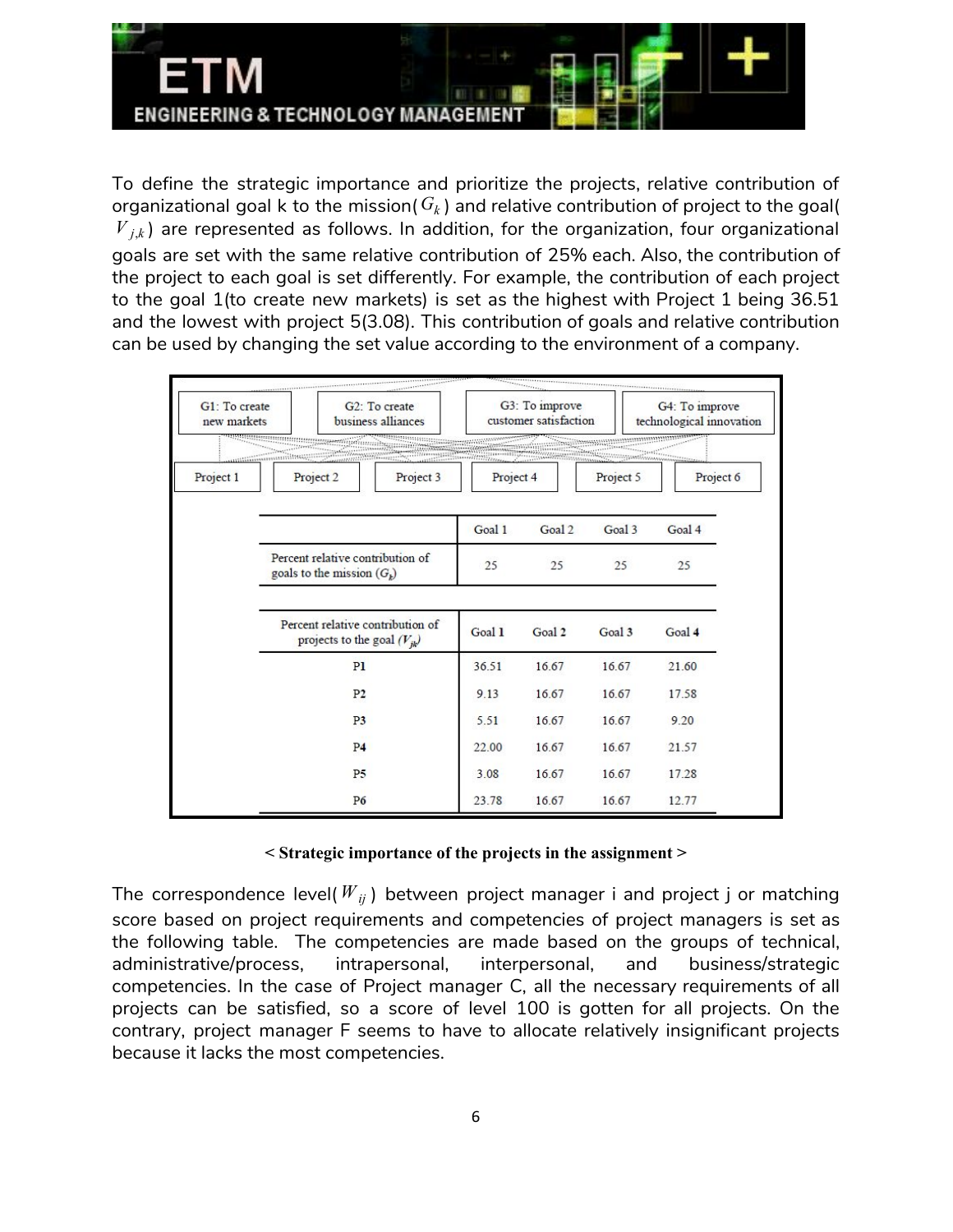

#### **< Correspondence level >**

#### B. Constraints – Resource Availability

The four kinds of constraints are formulated from the criteria regarding organizational and personal limitations. The major constraints used in this project are "resource availability", "fixed assignment", "project assignment constraint" and "project manager assignment constraint".

#### a. Resource availability constraint

The constraint is used to ensure that each project manager will not be assigned to have excessive workload. So each project manager cannot perform work beyond his or her resource availability, and time demand of project and switchover-time loss are used for the work hours. The working hours will vary depending on each project manager and the number of projects in charge.

$$
\sum_{j=1}^{6} D_{ij}X_{ij} + S_i \le A_i \quad \forall \quad i
$$

- $D_{ij}$   $\qquad$  : Time demand of project j for project manager i
	- $A_i$  : Resource availability of project manager i
- $\boldsymbol{\mathcal{S}}_i$   $S_i$  : Switchover-time loss of project manager i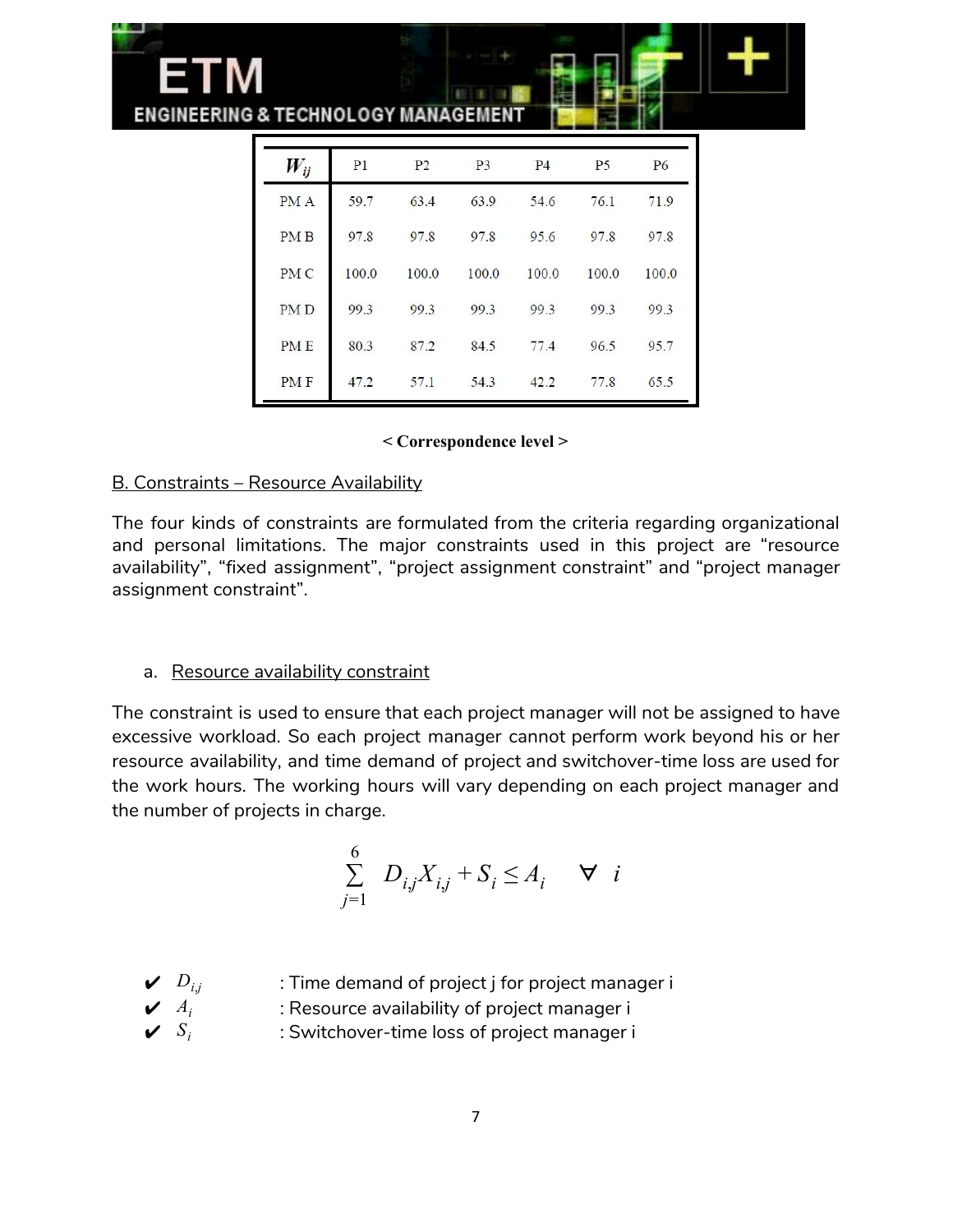

Each time demand is tabulated as below, and the required values on the table are entered through Shiny. And the time loss that occurs when executing several projects at the same time is calculated by the formula. We implemented this constraint with the R markdown command as shown below. The method of calculating the switchover-time loss is rather complicated, so the constraint is relatively long and not easy to implement.

```
add_constraint (sum_expr(d[i,j] * x[i,j], j=1:NProject)
              + 1.5 * ((sum_expr(x[i,j], j=1:NProject) + n[i]) + r[i] - 1)
             + 4.5 * z[i]
              <= A[i], i=1:NPM) %>%
    #Constraint 1) Resource availability constraints - 1
add_constraint (1 - 0.25 * (sum_expr(x[i,j], j=1:NProject) + n[i])
                >= r[i], i=1:NPM) %>%
    #Constraint 1) Resource availability constraints - 2
add_constraint (((sum_expr(x[i,j], j=1:NProject) + n[i]) + r[i] - 1) / 4
                <= z[i], i=1:NPM) %>%
    #Constraint 1) Resource availability constraints - 3
add_constraint (((sum_expr(x[i,j], j=1:NProject) + n[i]) + r[i] - 1)
                >= z[i], i=1:NPM) %>%
   #Constraint 1) Resource availability constraints - 4
```
It can be seen that the project time demand varies depending on the capabilities of each project manager. In the case of project manager C, as mentioned earlier, the project execution time is relatively short because of his or her high capability. Also, in the case of project manager F, it can be seen that the time demand for execution is longer than other managers for all projects.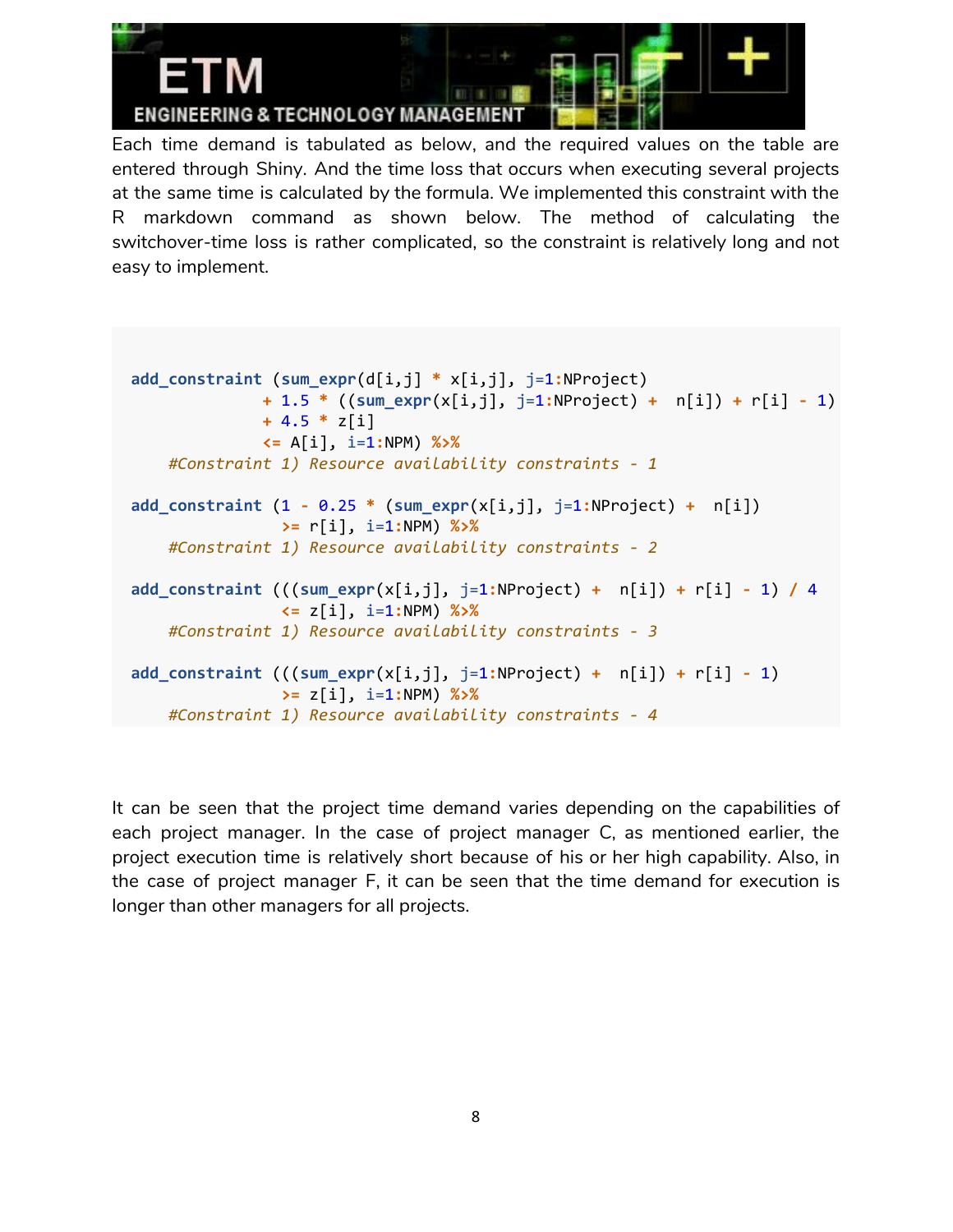

ETM

| D          | P <sub>1</sub> | P <sub>2</sub> | P <sub>3</sub> | P <sub>4</sub> | P <sub>5</sub> | <b>P6</b> |
|------------|----------------|----------------|----------------|----------------|----------------|-----------|
| <b>PMA</b> | 276            | 240            | 208            | 170            | 208            | 156       |
| PM B       | 240            | 216            | 184            | 136            | 184            | 120       |
| <b>PMC</b> | 240            | 216            | 184            | 136            | 184            | 120       |
| <b>PMD</b> | 240            | 216            | 184            | 136            | 184            | 120       |
| <b>PME</b> | 276            | 240            | 208            | 170            | 208            | 156       |
| <b>PMF</b> | 420            | 324            | 276            | 234            | 249            | 216       |

**< Time demand of projects for each project manager >**

In our project, the existing workload and available resource availability for each 12-week period are given as follows. Each manager can be assigned additional projects within the available time.

|                                                               | PM<br>A | <b>PM</b><br>B | <b>PM</b><br>C | <b>PM</b><br>D | <b>PM</b><br>Е | <b>PM</b><br>F      |
|---------------------------------------------------------------|---------|----------------|----------------|----------------|----------------|---------------------|
| Regular work hours*                                           | 720     | 720            | 720            | 720            | 720            | 720                 |
| Percent of non-project<br>work                                | 20%     | 20%            | 20%            | 20%            | 20%            | 20<br>$\frac{0}{0}$ |
| Effective capacity* $(E)$                                     | 576     | 576            | 576            | 576            | 576            | 576                 |
| Existing workload* $(L)$<br>after taking off<br>reassignments | 204     | 180            | 240            | 240            | 205            | 216                 |
| Resource availability* $(A)$                                  | 372     | 396            | 336            | 336            | 371            | 360                 |

**< Resource availability of project managers >**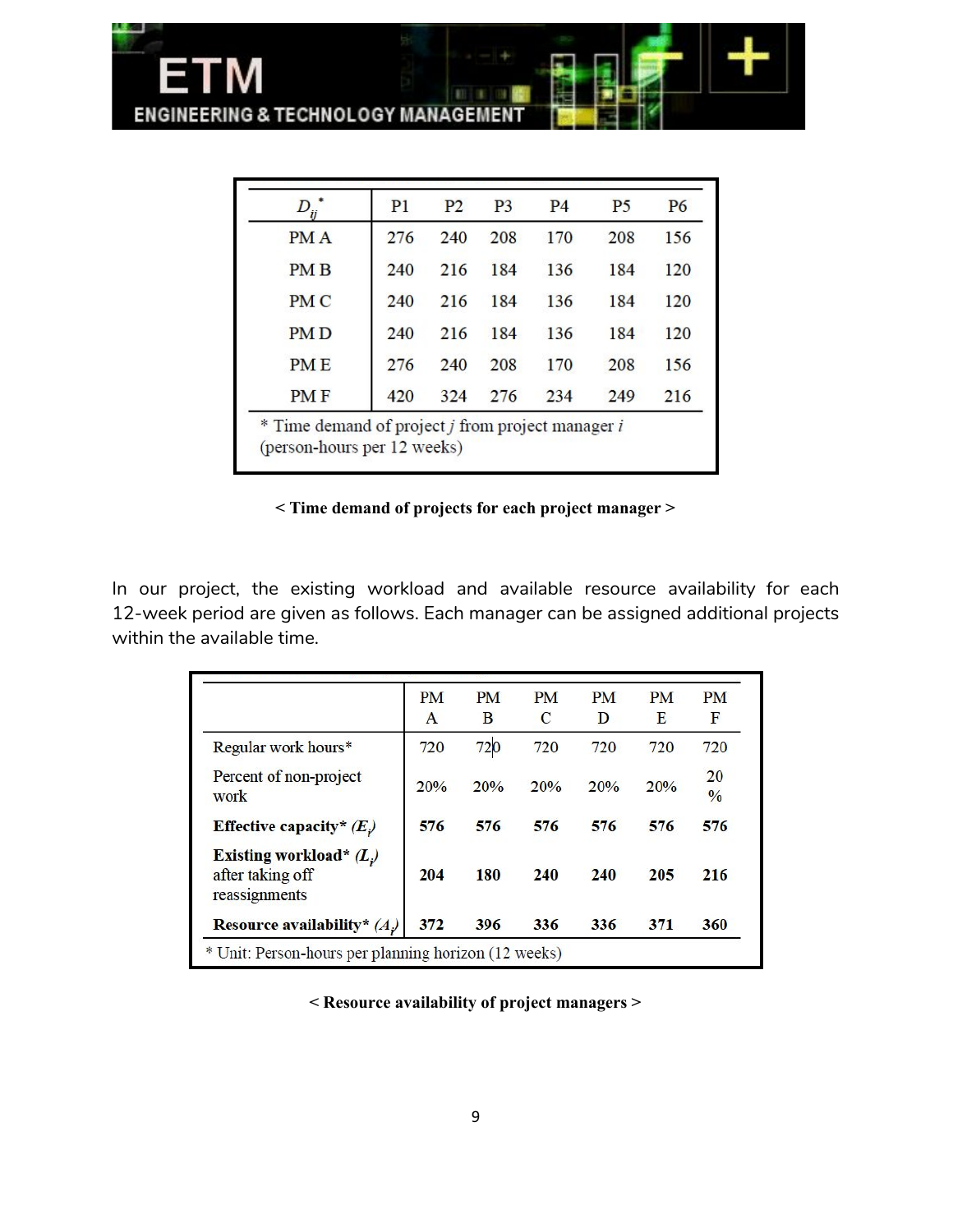

b. Special requirement constraint

For some projects, certain project managers may need to be assigned to meet stakeholder needs or other requirements.

$$
\sum_{i \in \{A, B, \dots F\}} SC_{ij} X_{ij} = 1 \qquad \forall j
$$

If project manager i has special competencies to respond to specific project j, *SCi*,*<sup>j</sup>* can be numbered as 1 and this project can be assigned to it. And this condition can be easily implemented in the program as below.

```
add_constraint (sum_expr(sc[i] * x[i,1], i=1:NPM)
                  == 1) %>%
```
### c. Project assignment constraint

All projects must be assigned to the manager, and it can be assigned to only one project manager.

$$
\sum_{i \in \{A, B, \dots F\}} X_{ij} = 1 \qquad \forall \quad j
$$

We have expressed this constraint in R code.

**add\_constraint** (**sum\_expr**(x[i,j], i=1**:**NPM) **==** 1, j=1**:**NProject) **%>%**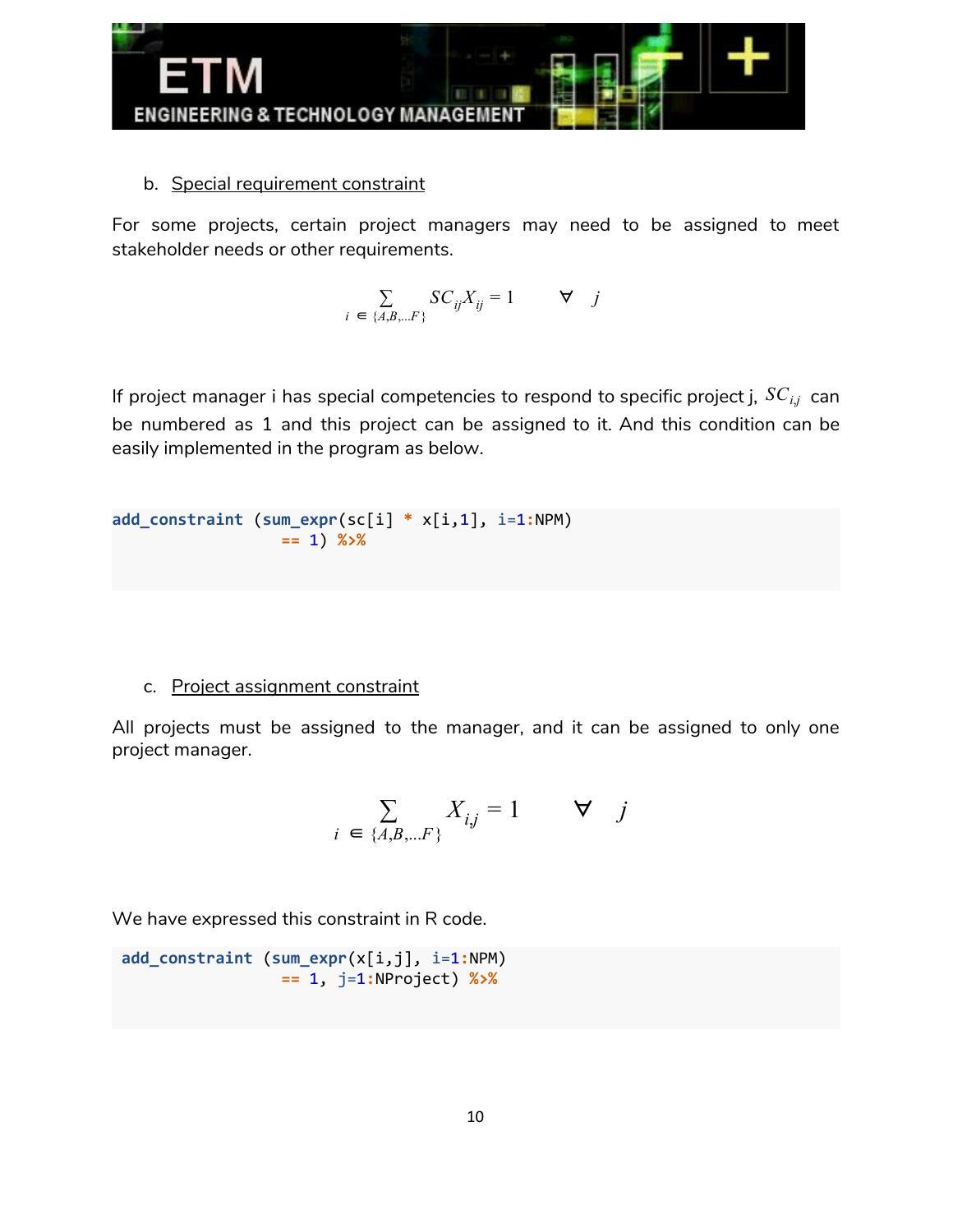

#### d. Project manager assignment constraint

On the contrary with the above constraint, all project managers need to take a project, and each manager should take only one project.

$$
\sum_{j=i}^{m} X_{i,j} = 1 \qquad \forall \quad i
$$

In R code, this constraint is implemented as follows.

**add\_constraint** (**sum\_expr**(x[i,j], j=1**:**NProject) **==** 1, i=1**:**NPM)

## **Using Shiny**

The decision to implement Shiny was made in the effort to create a tool that can be useful to those without access or experience with coding in R. Through the use of Shiny, we are able to wrap the core R coding in a wrapper that allows for a web-based tool that intuitively allows comma separated value (.csv) files to be loaded without any visibility of the underlying code working to produce results. The comma separated value files can be easily created using Excel or similar spreadsheet programs. Additionally, Shiny allows for a clean user interface that displays the loaded data files as well as the solution output from the core r code.

Critically, the core R code was coded without any values hardcoded. Instead, the code required variables and matrices to be loaded from an external source. This allowed the Shiny inputs gathered from a user (numbers and matrices) to be passed along to the inputs of the core R code. The core R code also adapted to different data set sizes (i.e. the number of projects, the number of project managers and the number of company goals), allowing unique data to be input without adjustments needed within the R coding.

The user interface used for the Shiny interface, as seen in Appendix A, consisted of a side panel on the left for the user to input their numbers and datasets in .csv format and a main panel that either shows what data has been loaded via the side panel or the solution created by the tool, depending on whether 'Input Data' or 'Show Solution' is selected. The 'conditionalPanel' coding allowed the Main Window to display different outputs depending on user selection.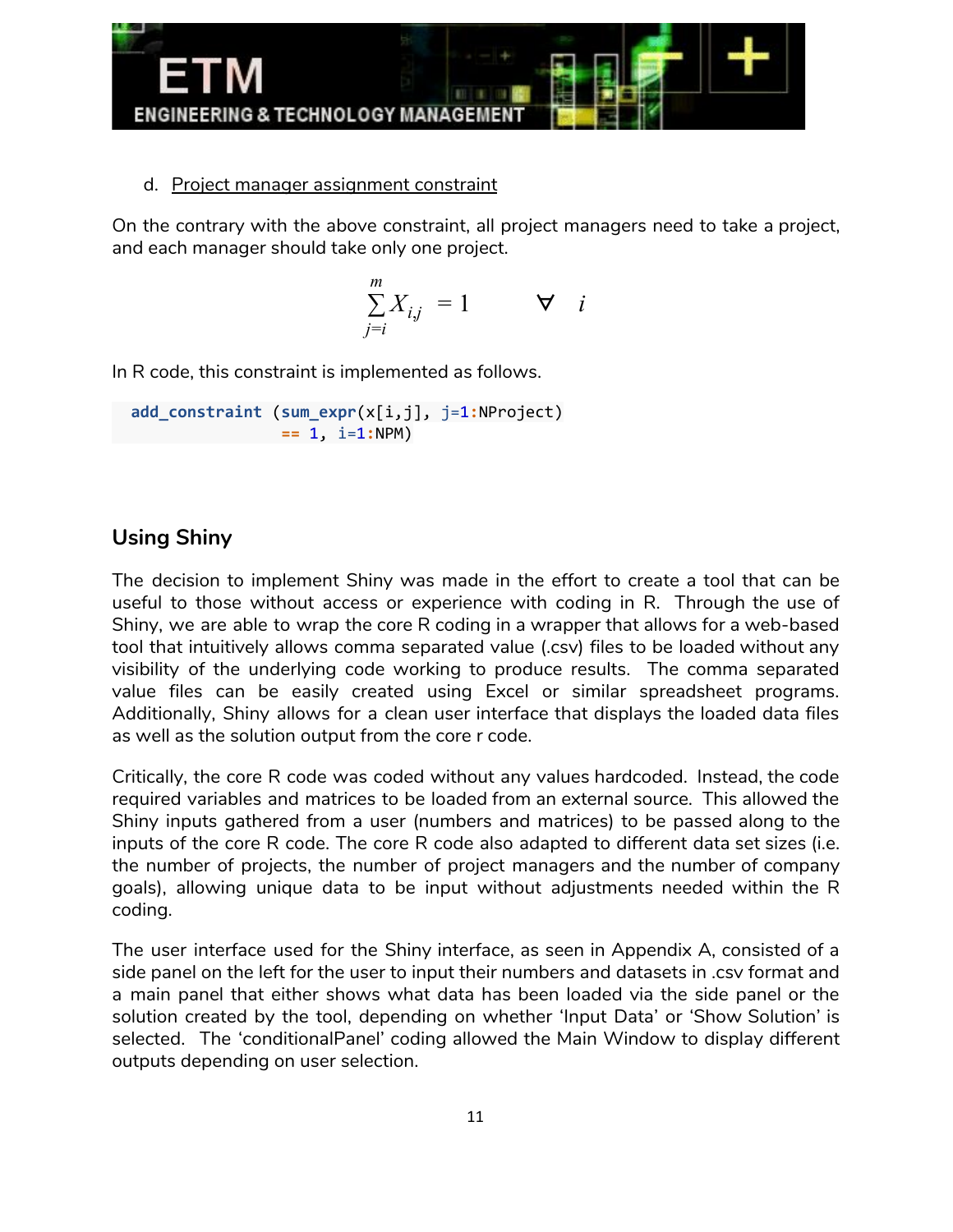

```
conditionalPanel(
        condition = "input.Selection == 2",
        h2("Solution From Data:", align = "center"),
        br (),
        h4("Objective Value:", textOutput("SolutionObjective")),
        br (),
        h4("Project Manager Assignments :", tableOutput("SolutionMatrix"))
      )
```
**<Conditional Panel Code, Selecting Output for Main Window>**

Having the ability to view the input data allowed a verification step where the user could confirm that the correct .csv files had been loaded and matched expectations. When 'Show Solution' is selected, the recommendation for the matching up of Project Managers with the most appropriate Projects is displayed in an easy to read format as seen in the below image.

|                                                                | A Decision Support Model for Project Manager Assignments |
|----------------------------------------------------------------|----------------------------------------------------------|
| Select Show Solution After Data<br>Entry                       | Solution From Data:                                      |
| Show Solution<br>▼                                             | Objective Value:                                         |
| # of Projects                                                  | $[1]$ 8786.419                                           |
| 6                                                              | Project Manager Assignments:                             |
|                                                                | Project<br>PM                                            |
| # of Project Managers                                          | Project <sub>1</sub><br>PM C                             |
| 6                                                              | PM B<br>Project_2                                        |
| # of Goals                                                     | PM A<br>Project_3                                        |
| $\overline{4}$                                                 | PM D<br>Project <sub>4</sub>                             |
| g matrix csv                                                   | PM F<br>Project 5                                        |
| Deta Fer OD Teams<br><b>Changed</b> and the first of the local | PM E<br>Project 6                                        |

**<Output Panel from Shiny>**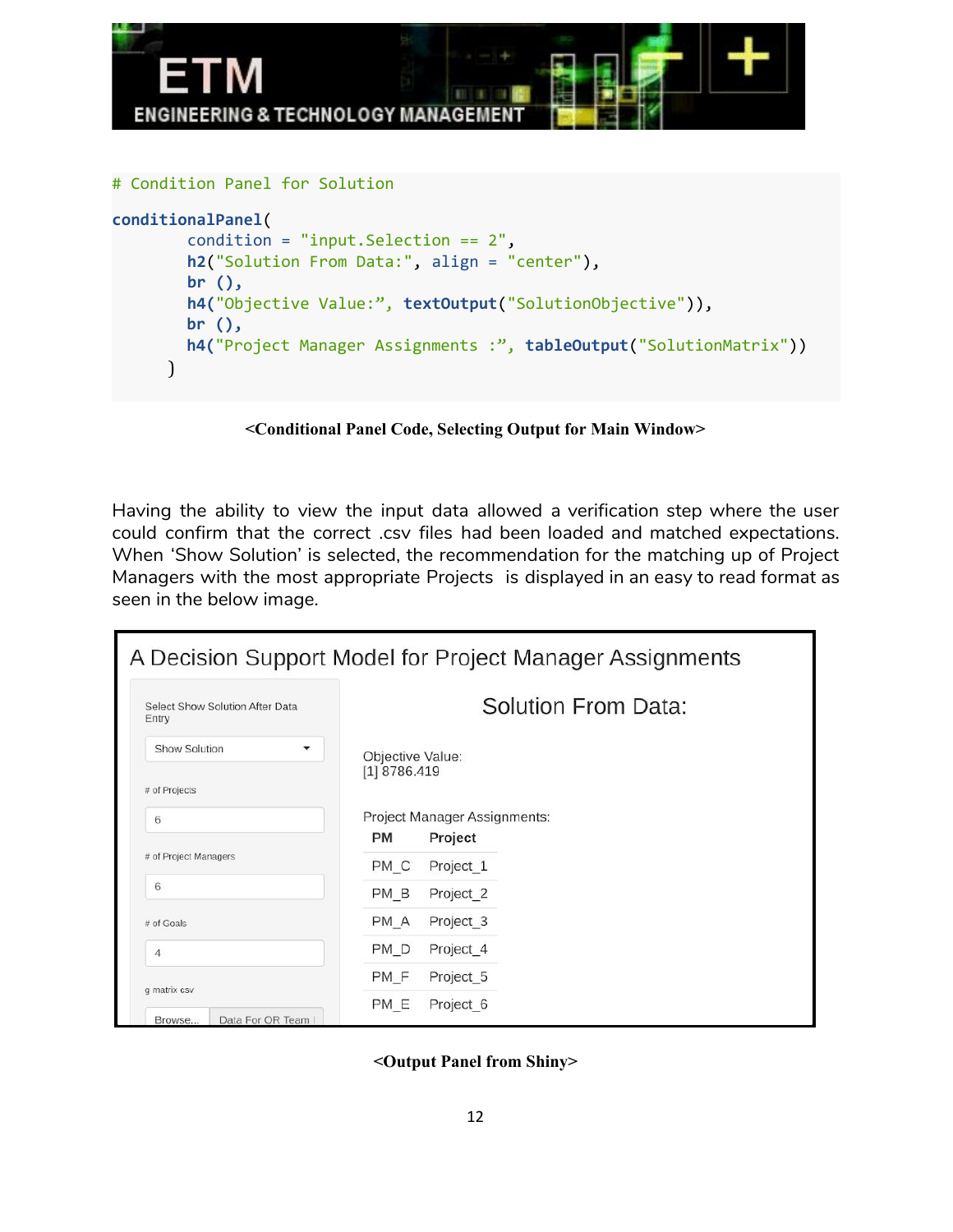

## **Conclusions**

As society develops, the success of projects undertaken by each organization is very important. Research has shown that projects undertaken by organizations that underestimate project management have been failing more than 67%. And these failures are often initiated by project managers. Therefore, when conducting a project, the competencies of each project manager should be closely reviewed in various aspects such as technical, administrative, intrapersonal, and interpersonal. In addition, appropriate project managers should be assigned according to the importance and requirements of each project. Of course, it is important to continually manage and monitor performance even after these allocations.

Through this group project, we have studied the assignment to each project of the project manager that can be used by each company. As a result, through the R markdown we learned in the class this semester and our newly approached Shiny tool, we are able to successfully obtain the same results as those analyzed in the reference papers. And we also go further and develop a more general model to use the tool in other companies and organizations. Also Shiny provides a platform that users can access and use more easily through the tool, and enables input and results to be used intuitively. In the future research, it will be possible to use this tool in various fields by adding or modifying more or new various constraints. In addition, it may be possible to examine whether or not there is a practical tool by studying the cases of companies that used this tool actually.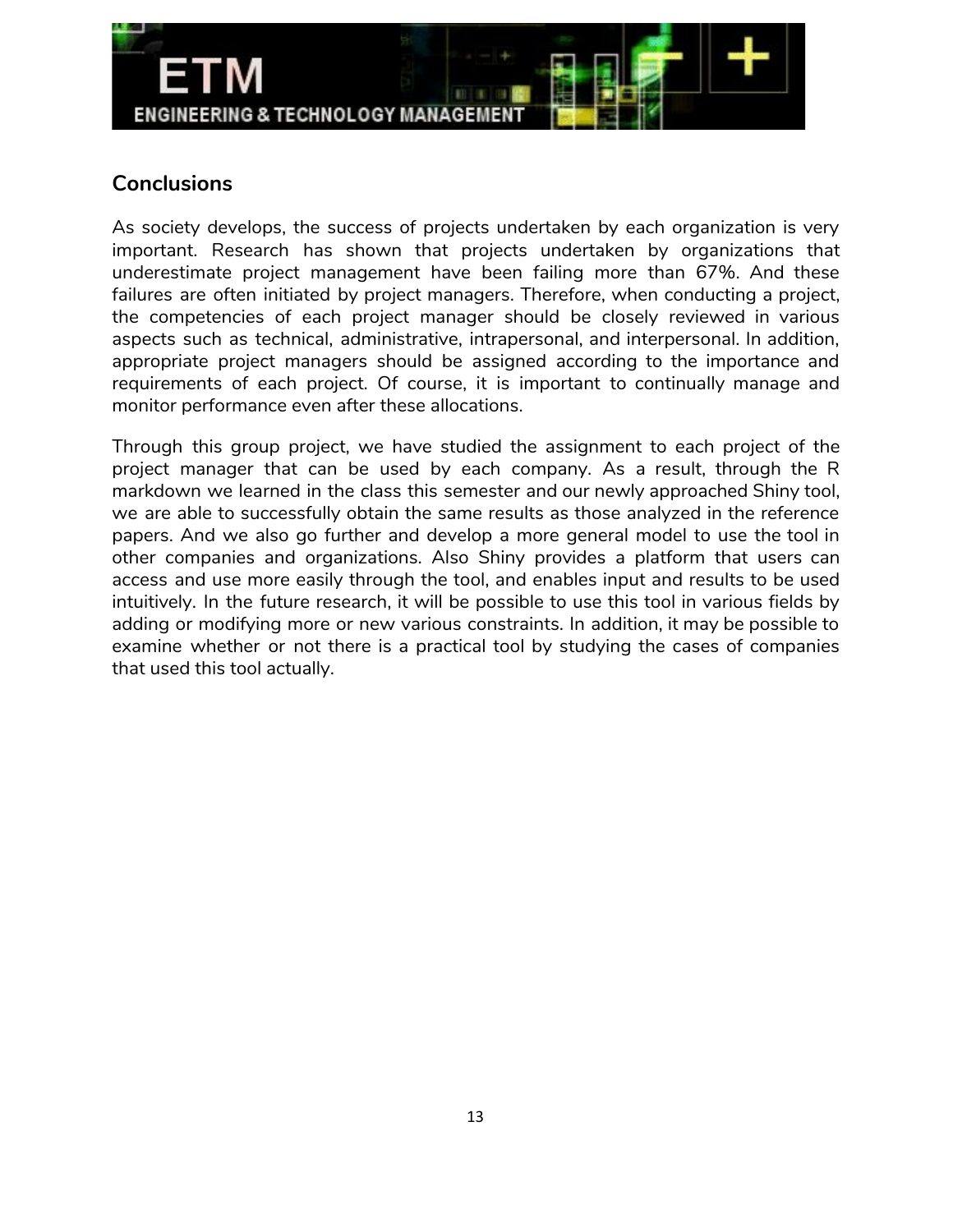

## **References**

Peerasit Patanakul, Dragan Milosevic, Timothy R. Anderson(2004), "An integer-programming model for assigning projects to project managers" Proceedings of PICMET'04: Portland International Center for Management of Engineering and Technology

Peerasit Patanakul, Dragan Milosevic, Timothy R. Anderson(2007), "A Decision Support Model for Project Manager Assignments" Engineering and Technology Management Faculty Publications and Presentations.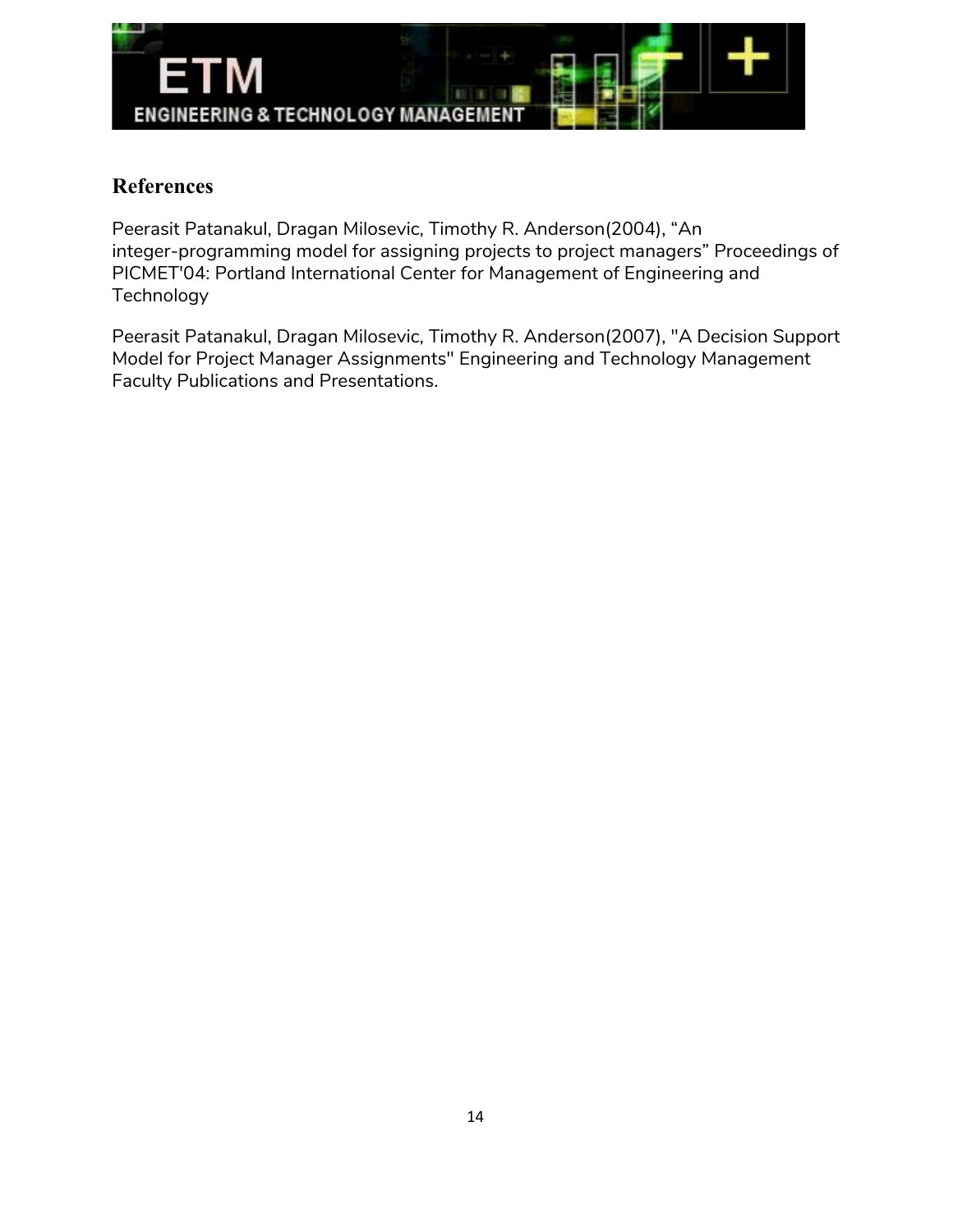

# **Appendix A. Shiny user interface**

# A Decision Support Model for Project Manager Assignments

| Entry                  | Select Show Solution After Data |                  |                |                |                | Data Tables    |                |                |                |      |
|------------------------|---------------------------------|------------------|----------------|----------------|----------------|----------------|----------------|----------------|----------------|------|
|                        |                                 | Goal Value       |                |                |                |                |                |                |                |      |
| Input Data             |                                 | $[1] 4$          |                |                |                |                |                |                |                |      |
|                        |                                 | <b>NPM Value</b> |                |                |                |                |                |                |                |      |
| # of Projects          |                                 | $[1] 6$          |                |                |                |                |                |                |                |      |
| 6                      |                                 | NProject Value   |                |                |                |                |                |                |                |      |
|                        |                                 | $[1] 6$          |                |                |                |                |                |                |                |      |
| # of Project Managers  |                                 | g matrix data    |                |                |                |                |                |                |                |      |
| 6                      |                                 | Goal.1           | Goal.2         |                | Goal.3         | Goal.4         |                |                |                |      |
| # of Goals             |                                 | 0.25             |                | 0.25           | 0.25           | 0.25           |                |                |                |      |
| $\overline{4}$         |                                 | v matrix data    |                |                |                |                |                |                |                |      |
|                        |                                 | Goal.1           | Goal.2         |                | Goal.3         | Goal.4         |                |                |                |      |
| g matrix csv           |                                 | 36.51            |                | 16.67          | 16.67          | 21.60          |                |                |                |      |
| Browse                 | Data For OR Team I              | 9.13             |                | 16.67          | 16.67          | 17.58          |                |                |                |      |
|                        | <b>Upload complete</b>          | 5.51             |                | 16.67          | 16.67          | 9.20           |                |                |                |      |
|                        |                                 | 22.00            |                | 16.67          | 16.67          | 21.57          |                |                |                |      |
| v matrix csv           |                                 | 3.08             |                | 16.67          | 16.67          | 17.28          |                |                |                |      |
| Browse                 | Data For OR Team I              | 23.78            |                | 16.67          | 16.67          | 12.77          |                |                |                |      |
|                        | <b>Upload complete</b>          | a matrix data    |                |                |                |                |                |                |                |      |
| a matrix csv           |                                 | V1               | V <sub>2</sub> | V3             | V4             | V <sub>5</sub> | V <sub>6</sub> | V7             | V8             | V9   |
| Browse                 | Data For OR Team I              | 1.00             | 1.00           | 1.00           | 0.60           | 1.00           | 1.00           | 1.00           | 0.90           | 0.80 |
|                        | <b>Upload complete</b>          | 0.90             | 1.00           | 1.00           | 0.60           | 1.00           | 1.00           | 0.90           | 1.00           | 0.80 |
|                        |                                 | 0.90             | 1.00           | 1.00           | 0.60           | 1.00           | 1.00           | 0.90           | 0.90           | 1.00 |
| w matrix csv           |                                 | 0.90             | 1.00           | 1.00           | 1.00           | 1.00           | 1.00           | 0.90           | 0.90           | 0.80 |
| Browse                 | Data For OR Team I              | 0.90             | 1.00           | 1.00           | 0.60           | 1.00           | 1.00           | 0.90           | 0.90           | 0.80 |
|                        | <b>Upload complete</b>          | 0.90             | 1.00           | 1.00           | 0.60           | 1.00           | 1.00           | 0.90           | 0.90           | 0.80 |
| d matrix csv           |                                 | w matrix data    |                |                |                |                |                |                |                |      |
| Browse                 | Data For OR Team I              | P1               |                | P <sub>2</sub> | P <sub>3</sub> | P <sub>4</sub> |                | P <sub>5</sub> | P <sub>6</sub> |      |
|                        | <b>Upload complete</b>          | 59.70            |                | 63.40          | 63.90          | 54.60          | 76.10          |                | 71.90          |      |
| A, n, s, sc matrix csv |                                 | 97.80            |                | 97.80          | 97.80          | 95.60          | 97.80          |                | 97.80          |      |
|                        |                                 | 100.00           | 100.00         |                | 100.00         | 100.00         | 100.00         |                | 100.00         |      |
| Browse                 | Data For OR Team I              | 99.30            |                | 99.30          | 99.30          | 99.30          | 99.30          |                | 99.30          |      |
|                        | <b>Upload complete</b>          | 80.30            |                | 87.20          | 84.50          | 77.40          | 96.50          |                | 95.70          |      |
|                        |                                 | 47.20            |                | 57.10          | 54.30          | 42.20          | 77.80          |                | 65.50          |      |

d matrix data

 $\mathsf{V10}$ 

 $1.00\,$  $1.00\,$  $1.00$  $1.00$ 

 $1.00\,$  $1.00\,$ 

 $1.00$  $1.00$ 

 $\mathtt{V11}$ 

 $1.00\,$  $1.00$ 1.00 1.00

| P1  | <b>P2</b> | P <sub>3</sub> | P <sub>4</sub> | <b>P5</b> | P <sub>6</sub> |
|-----|-----------|----------------|----------------|-----------|----------------|
| 276 | 240       | 208            | 170            | 208       | 156            |
| 240 | 216       | 184            | 136            | 184       | 120            |
| 240 | 216       | 184            | 136            | 184       | 120            |
| 240 | 216       | 184            | 136            | 184       | 120            |
| 276 | 240       | 208            | 170            | 208       | 156            |
| 420 | 324       | 276            | 234            | 249       | 216            |

A, n and sc matrices data

|     | A.Matrix n.Matrix sc.Matrix |    |
|-----|-----------------------------|----|
| 372 | 1                           | ı. |
| 396 | 1                           | Ω  |
| 336 | $\mathbf{1}$                | 1  |
| 336 | $\mathbf{1}$                |    |
| 371 | $\mathbf{1}$                | O  |
| 360 |                             | Ω  |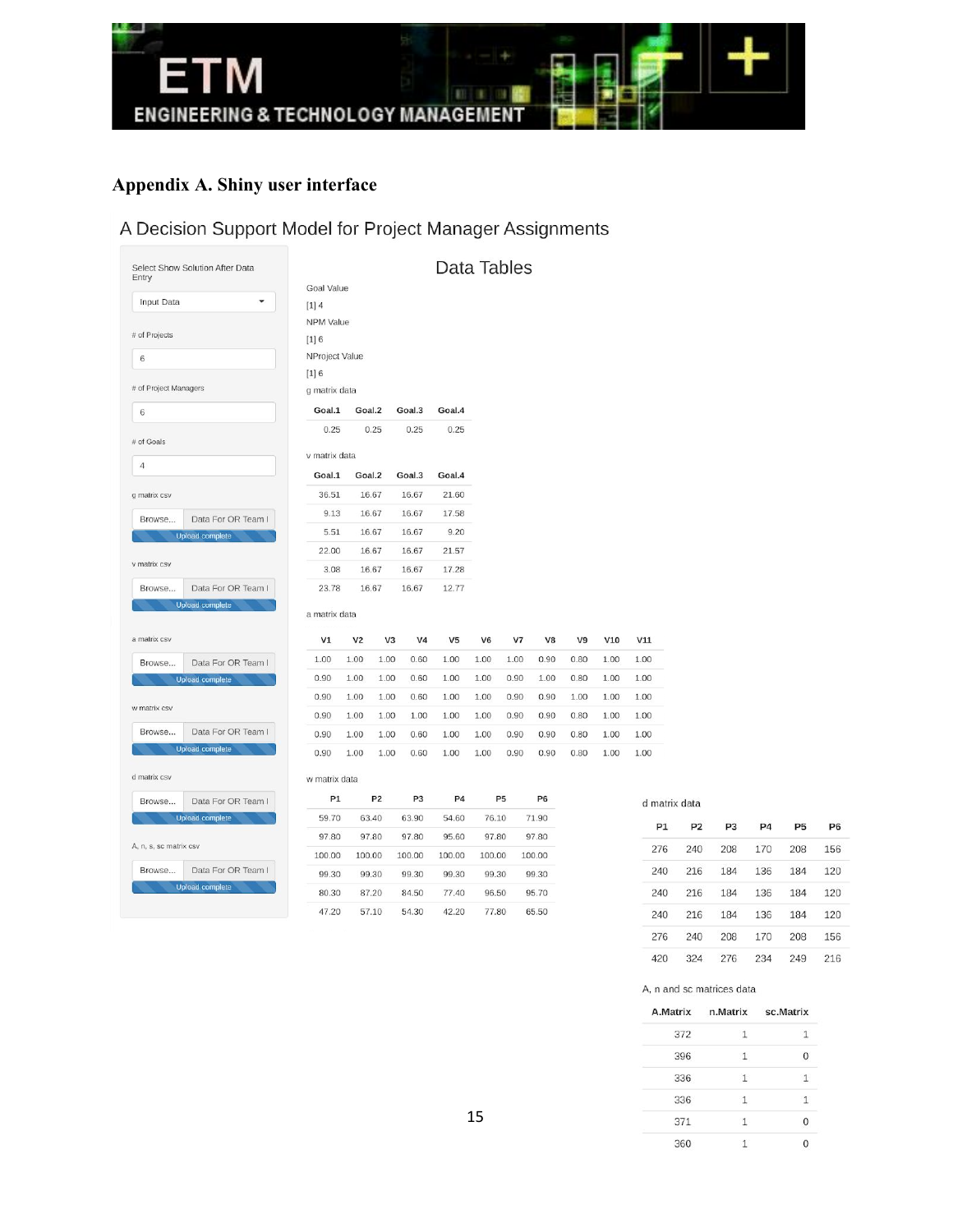```
ENGINEERING & TECHNOLOGY MANAGEMEN
Appendix B. Entire R code
# Define UI for app ----
ui <- fluidPage(
 # App title ----
 titlePanel("A Decision Support Model for Project Manager Assignments"),
 # Sidebar layout with input and output definitions ----
 sidebarLayout(
   # Sidebar panel for inputs ----
    sidebarPanel(
```

```
# Switch Between Data Entry and Solving
selectInput("Selection", h5("Select Show Solution After Data Entry"),
                 choices = list("Input Data" = 1, "Show Solution" =
```

```
2)),
```

```
# Inputs for problem data
numericInput("NProjectx",
                  h6("# of Projects"),
                  value = NULL,
numericInput("NPMx",
                  h6("# of Project Managers"),
                  value = NULL,
numericInput("NGoalsx",
                  h6("# of Goals"),
                  value = NULL,
#Requesting CSV Data Files for Program
fileInput("Gcsv", h6("g matrix csv")),
fileInput("Vcsv", h6("v matrix csv")),
fileInput("SmAcsv", h6("a matrix csv")),
fileInput("Wcsv", h6("w matrix csv")),
fileInput("Dcsv", h6("d matrix csv")),
```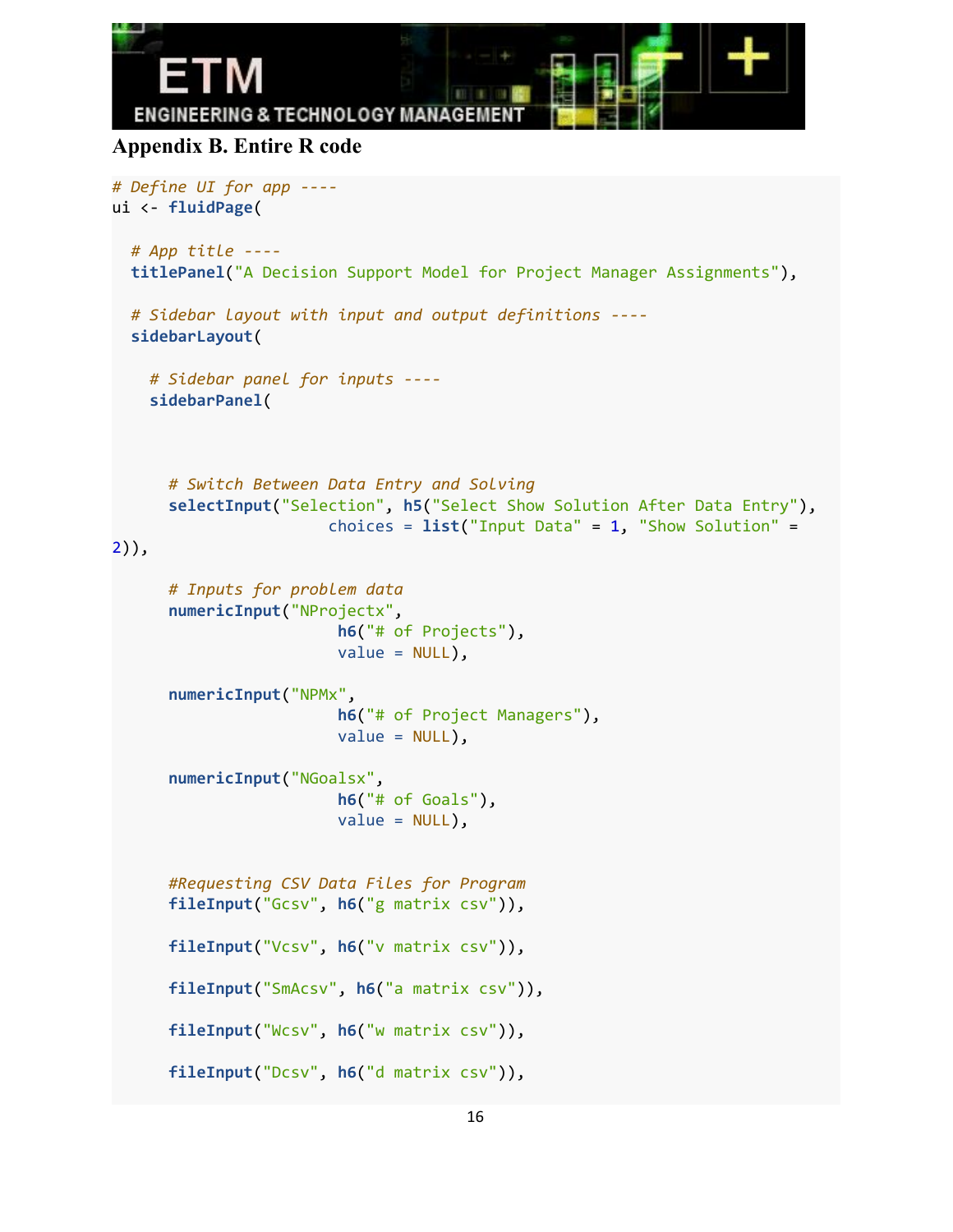

**fileInput**("ANSSCcsv", **h6**("A, n, sc matrix csv"))

```
),
```
**br**(),

```
# Main panel for displaying outputs ----
mainPanel(
   #isReady <- input$Selection,
   # Conditional Panel for Data Entry
    conditionalPanel(
    condition = "input.Selection == 1",
    h2("Data Tables", align = "center"),
    h5("Goal Value", align = "left"),
    tableOutput("vGoal"),
    h5("NPM Value", align = "left"),
    tableOutput("vNPM"),
    h5("NProject Value", align = "left"),
   tableOutput("vNProject"),
    h5("g matrix data", align = "left"),
    tableOutput("gMatrix"),
    h5("v matrix data", align = "left"),
    tableOutput("vMatrix"),
    h5("a matrix data", align = "left"),
   tableOutput("aMatrix"),
    h5("w matrix data", align = "left"),
    tableOutput("wMatrix"),
    h5("d matrix data", align = "left"),
    tableOutput("dMatrix"),
    h5("A, n and sc matrices data", align = "left"),
    tableOutput("AnsscMatrix")
    ),
    #Conditional Panel for Solution
    conditionalPanel(
    condition = "input.Selection == 2",
    h2("Solution From Data:", align = "center"),
    br(),
    h4("Objective Value:", textOutput("SolutionObjective")),
```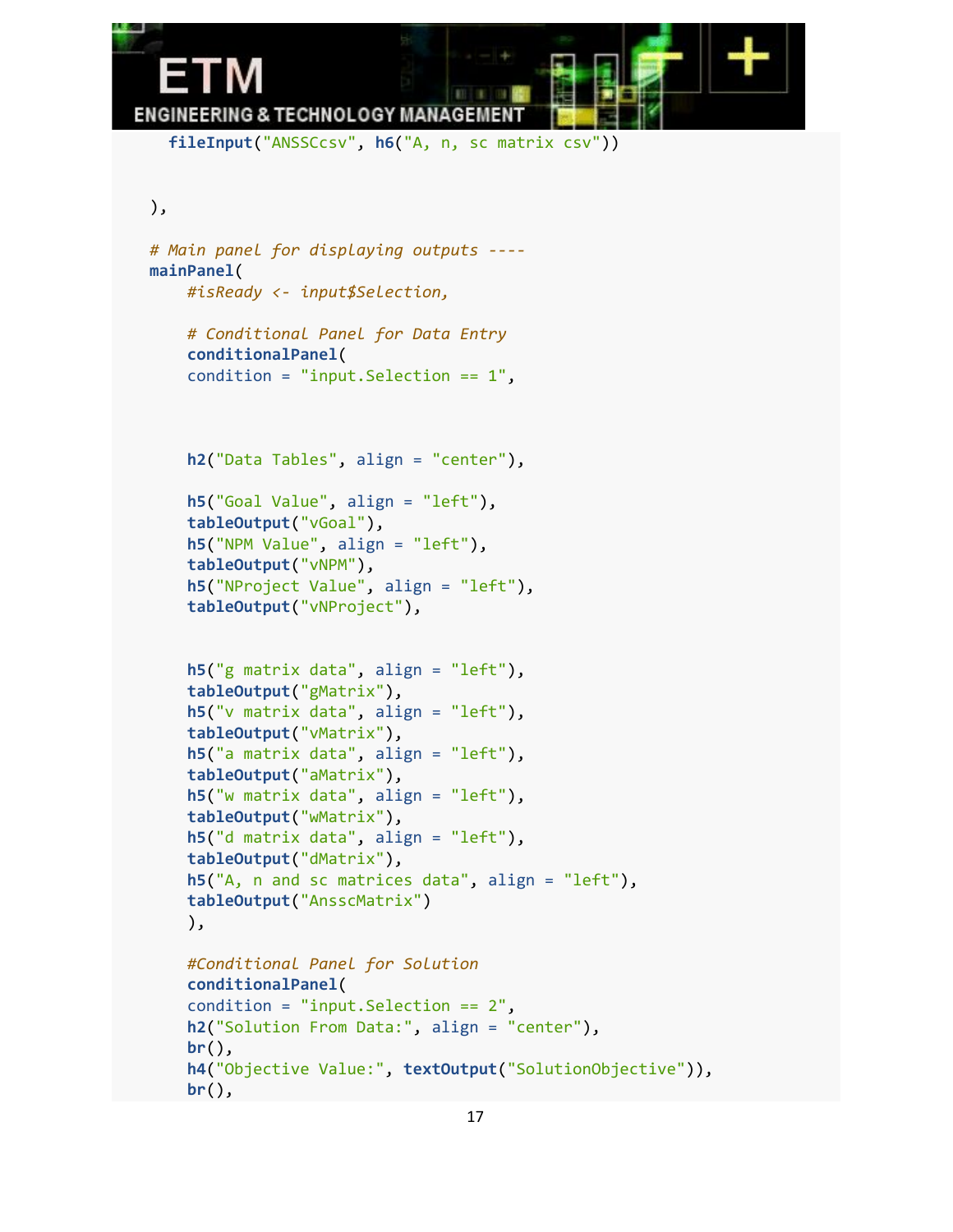```
ENGINEERING & TECHNOLOGY MANAGEMENT
        h4("Project Manager Assignments:", tableOutput("SolutionMatrix"))
        )
    )
  )
)
# Core code to display input data or display solution to Project Manager
server <- function(input, output) {
# DISPLAY TABLES FROM INPUTS
  output$gMatrix <- renderTable({
  GcsvFile <- input$Gcsv
    if (is.null(GcsvFile))
      return(NULL)
    read.csv(GcsvFile$datapath,header = TRUE)
 })
 #Displaying g matrix
 output$vMatrix <- renderTable({
  VcsvFile <- input$Vcsv
    if (is.null(VcsvFile))
      return(NULL)
    read.csv(VcsvFile$datapath,header = TRUE)
 })
 #Displaying v matrix
  output$aMatrix <- renderTable({
   SmAcsvFile <- input$SmAcsv
    if (is.null(SmAcsvFile))
      return(NULL)
    array(c(unlist(read.csv(SmAcsvFile$datapath,FALSE))),dim=c(input$NPMx,
input$NProjectx, input$NGoalsx))
```

```
})
```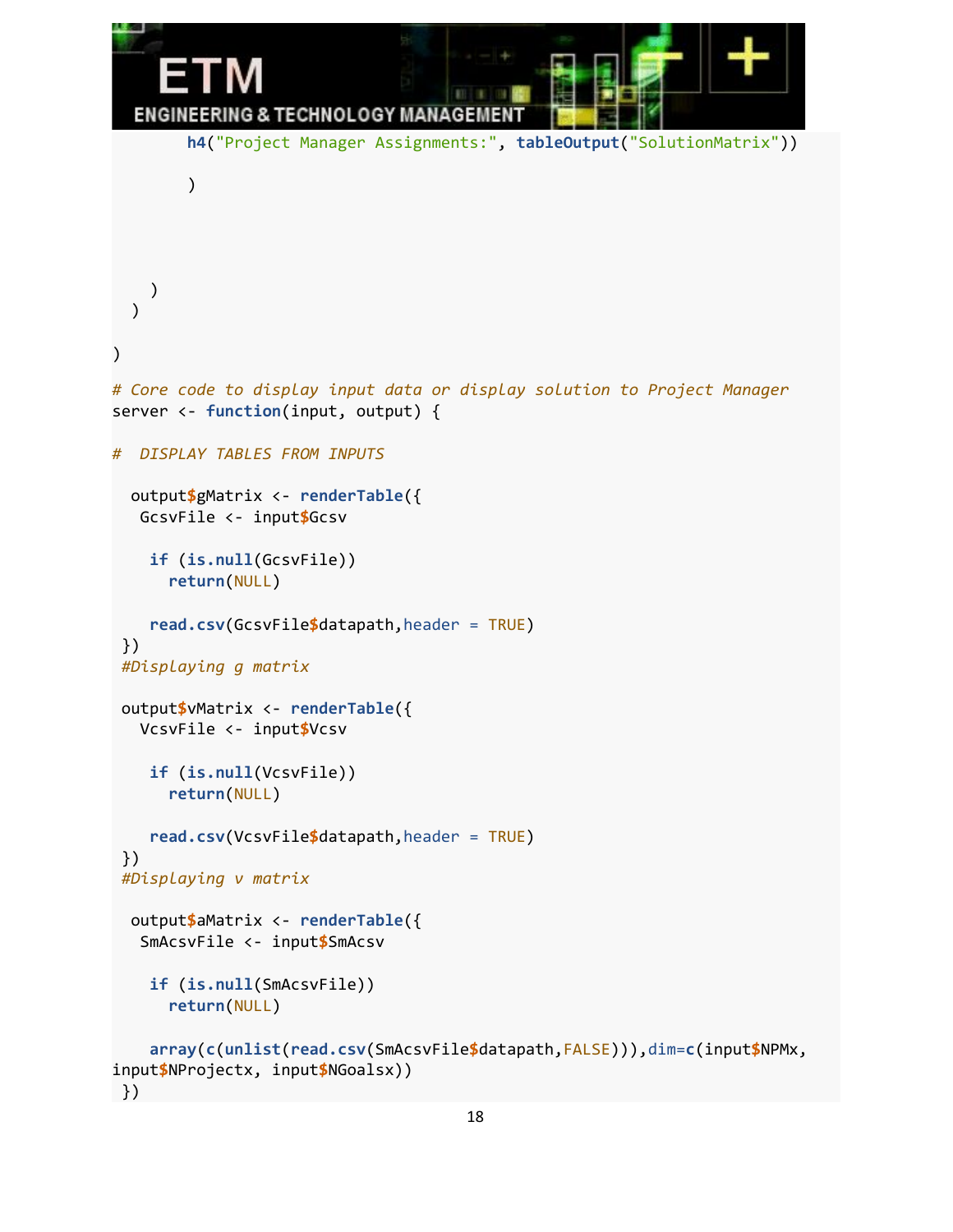```
ENGINEERING & TECHNOLOGY MANAGEMEN
#Displaying a matrix
 output$wMatrix <- renderTable({
  WcsvFile <- input$Wcsv
   if (is.null(WcsvFile))
     return(NULL)
   read.csv(WcsvFile$datapath,header = TRUE)
})
#Displaying w matrix
output$dMatrix <- renderTable({
  DcsvFile <- input$Dcsv
   if (is.null(DcsvFile))
     return(NULL)
   read.csv(DcsvFile$datapath,header = TRUE)
})
```

```
#Displaying d matrix
```

```
output$AnsscMatrix <- renderTable({
  ANSSCcsvFile <- input$ANSSCcsv
```

```
if (is.null(ANSSCcsvFile))
  return(NULL)
```

```
read.csv(ANSSCcsvFile$datapath,header = TRUE)
```

```
})
#Displaying A, n and sc matrices
```

```
# DISPLAY GOAL, NPM, NProject FROM DATA DIMENSIONS
 output$vGoal <- renderPrint({
  Goal <- input$NGoalsx
    if (is.null(Goal))
      return(NULL)
    Goal
 })
```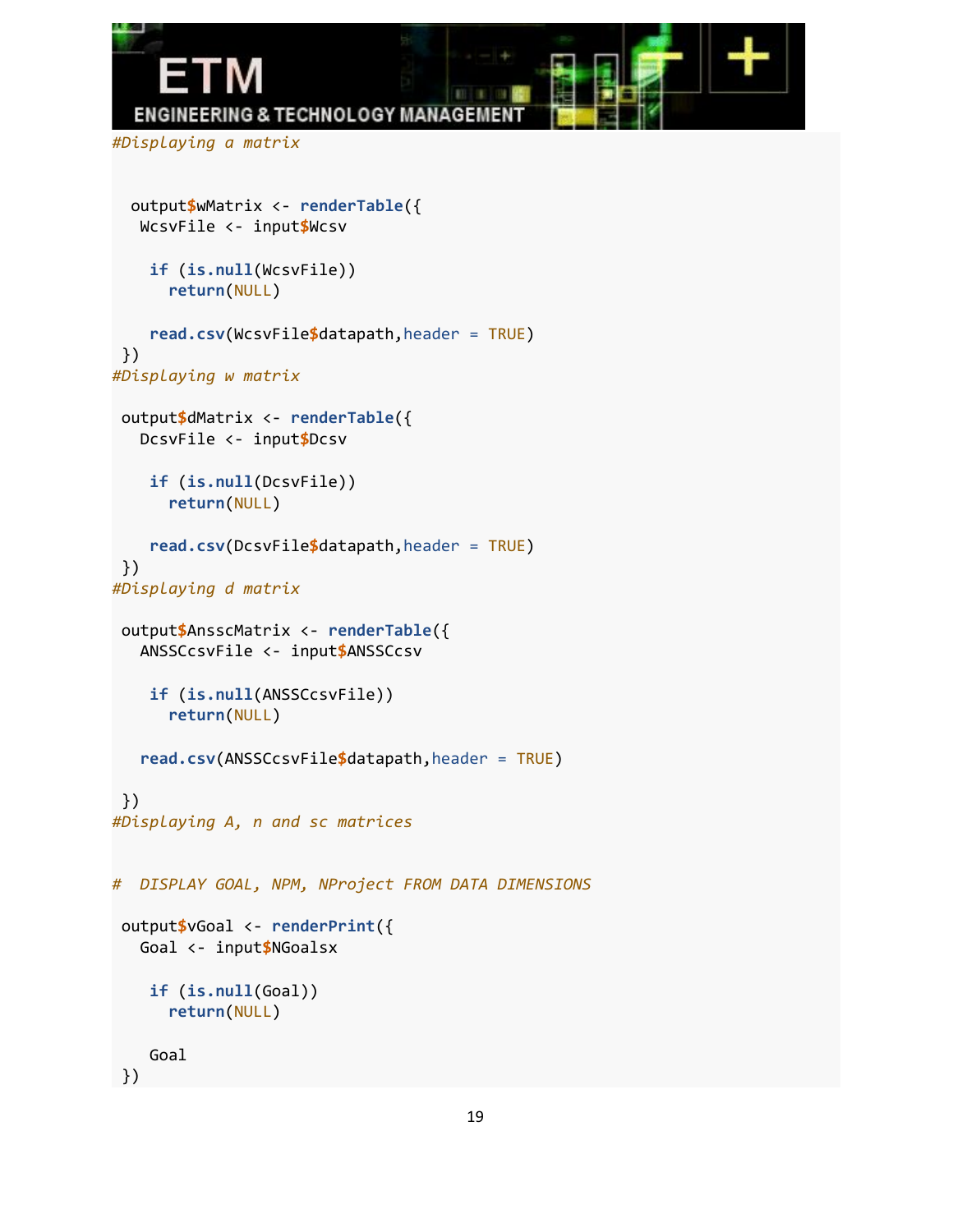```
ENGINEERING & TECHNOLOGY MANAGEMEN
#Displaying Goal count
  output$vNPM <- renderPrint({
   NPM <- input$NPMx
    if (is.null(NPM))
      return(NULL)
    NPM
 })
#Displaying Goal count
   output$vNProject <- renderPrint({
   NProject <- input$NProjectx
    if (is.null(NProject))
      return(NULL)
    NProject
 })
#Displaying Goal count
output$SolutionMatrix <- renderTable({
NProject <- input$NProjectx
NPM <- input$NPMx
Goal <- input$NGoalsx
ProjNames <- lapply(list(rep("Project_",NProject)),paste0,1:NProject)
                 # Project names
PMNames<- lapply(list(rep("PM_",NPM)),
                  paste0,LETTERS[1:NPM])
                 # Project managet names
GcsvFile <- input$Gcsv
g <- matrix(c(unlist(read.csv(GcsvFile$datapath,header = TRUE))),ncol = Goal)
   #percent relative contribution of goals to the mission
VcsvFile <- input$Vcsv
v <- matrix(c(unlist(read.csv(VcsvFile$datapath,header = TRUE))),ncol=Goal)
   #percent relative contribution of projects to the goal
SmAcsvFile <- input$SmAcsv
a <- array(c(unlist(read.csv(SmAcsvFile$datapath,FALSE))),dim=c(NPM,
```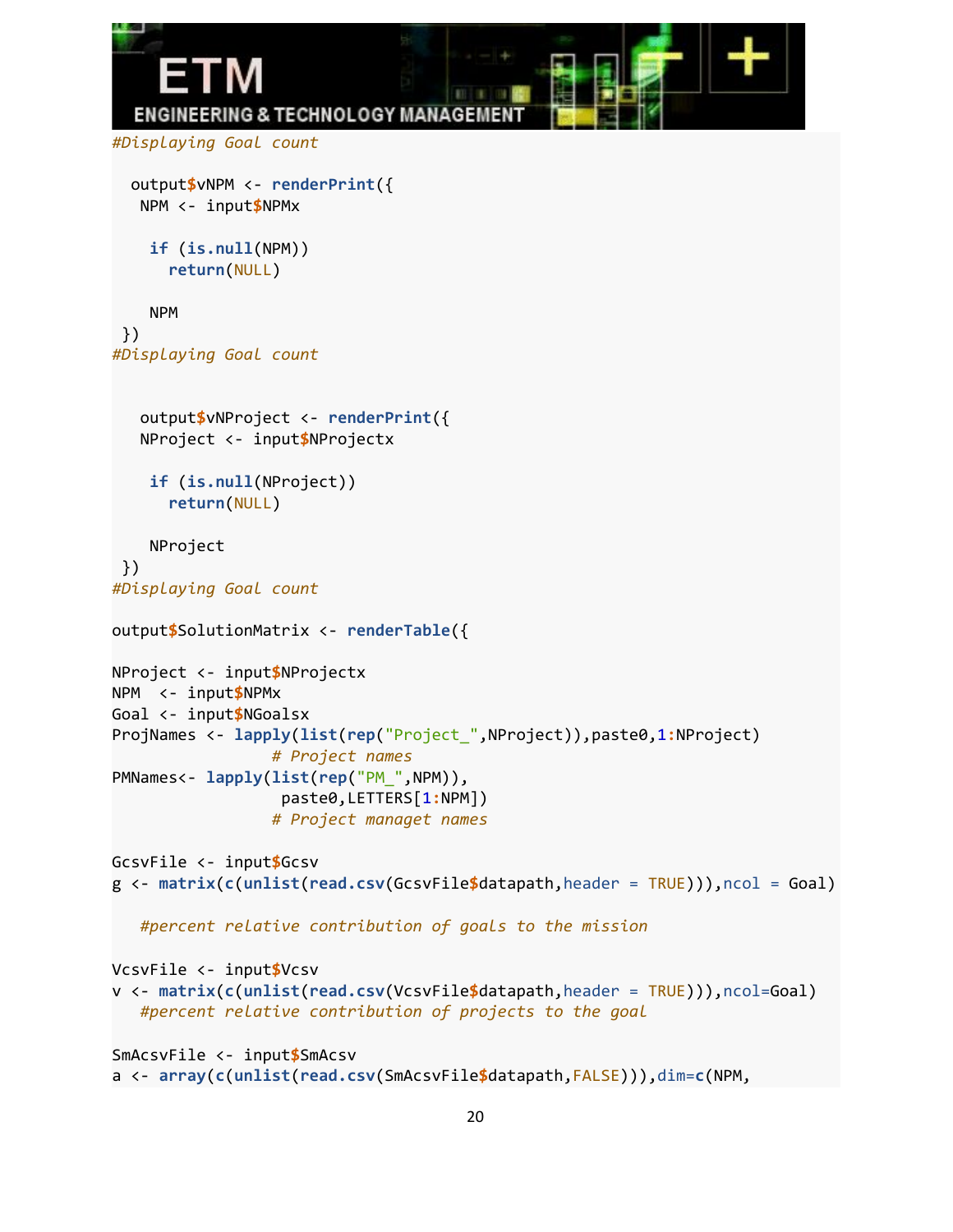```
ENGINEERING & TECHNOLOGY MANAGEMENT
NProject, Goal))
    #the coefficient of effectiveness in discontinuity management of PM in
projects
WcsvFile <- input$Wcsv
w <- matrix(c(unlist(read.csv(WcsvFile$datapath,header =
TRUE))),ncol=NProject)
    #correspondence matrix
DcsvFile <- input$Dcsv
d <- matrix(c(unlist(read.csv(DcsvFile$datapath,header =
TRUE))),ncol=NProject)
    #time demand of projects per planning horizon
ANSSCcsvFile <- input$ANSSCcsv
ANSSC <- matrix(c(unlist(read.csv(ANSSCcsvFile$datapath,header =
TRUE))),ncol=3)
A \leftarrow ANSSC[, 1]
    #resource availability of project managers
n \leftarrow ANSSC[, 2]
    #total number of exisitng projects
sc \leftarrow ANSSC[, 3]
   #special assignment constraints
    #SC_A1 = SC_C1 = SC_D1 = 1
    #SC_B1 = SC_E1 = SC_F1 = 0
projectmodel <- MIPModel() %>%
  add_variable (x[i, j], i=1:NPM, j=1:NProject,
                type="binary") %>%
  add_variable (r[i], i=1:NPM,
                type="binary") %>%
  add_variable (z[i], i=1:NPM,
                type="binary") %>%
  set_objective (sum_expr(a[i,j,k] * g[k] * v[j,k] * w[i,j] * x[i,j],
                          i=1:NPM, j=1:NProject, k=1:Goal ), "max") %>%
  add_constraint (sum_expr(d[i,j] * x[i,j], j=1:NProject) + 1.5 *
```

```
21
```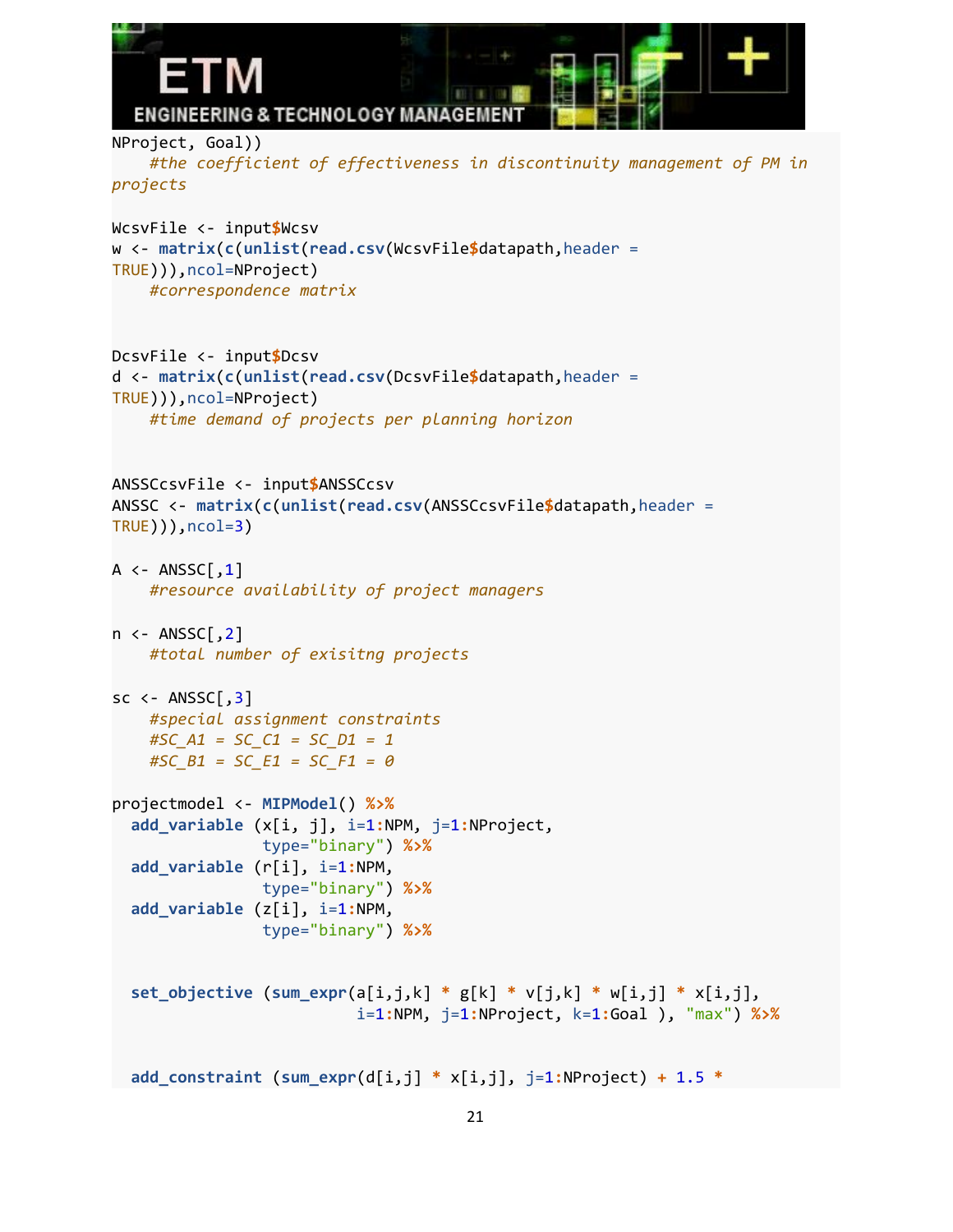ENGINEERING & TECHNOLOGY MANAGEMEN'

((**sum\_expr**(x[i,j], j=1**:**NProject) **+** n[i]) **+** r[i] **-** 1) **+** 4.5 **\*** z[i] **<=** A[i], i=1**:**NPM) **%>%** *#Constraint 1) Resource availability constraints - 1* **add\_constraint** (1 **-** 0.25 **\*** (**sum\_expr**(x[i,j], j=1**:**NProject) **+** n[i]) **>=** r[i], i=1**:**NPM) **%>%** *#Constraint 1) Resource availability constraints - 2* **add\_constraint** (((**sum\_expr**(x[i,j], j=1**:**NProject) **+** n[i]) **+** r[i] **-** 1) **/** 4 **<=** z[i], i=1**:**NPM) **%>%** *#Constraint 1) Resource availability constraints - 3* **add\_constraint** (((**sum\_expr**(x[i,j], j=1**:**NProject) **+** n[i]) **+** r[i] **-** 1) **>=** z[i], i=1**:**NPM) **%>%** *#Constraint 1) Resource availability constraints - 4 #Constraint 2) Project type mix - NOT used #Constraint 3) Project phase mix - NOT used #Constraint 4) Maximum number of projects* **add\_constraint** (**sum\_expr**(x[i,j], j=1**:**NProject) **<=** 2, i=1**:**NPM) **%>%** *###### All project managers limit the number of projects they can do simultaneously to not more than two* **add\_constraint** (**sum\_expr**(sc[i] **\*** x[i,1], i=1**:**NPM) **==** 1) **%>%** *#Constraint 5) Special assignment constraints* **add\_constraint** (**sum\_expr**(x[i,j], i=1**:**NPM) **==** 1, j=1**:**NProject) **%>%** *#Constraint 6) Fixed assignment - Project assignment constraints*

```
add_constraint (sum_expr(x[i,j], j=1:NProject)
               = 1, i=1:NPM
```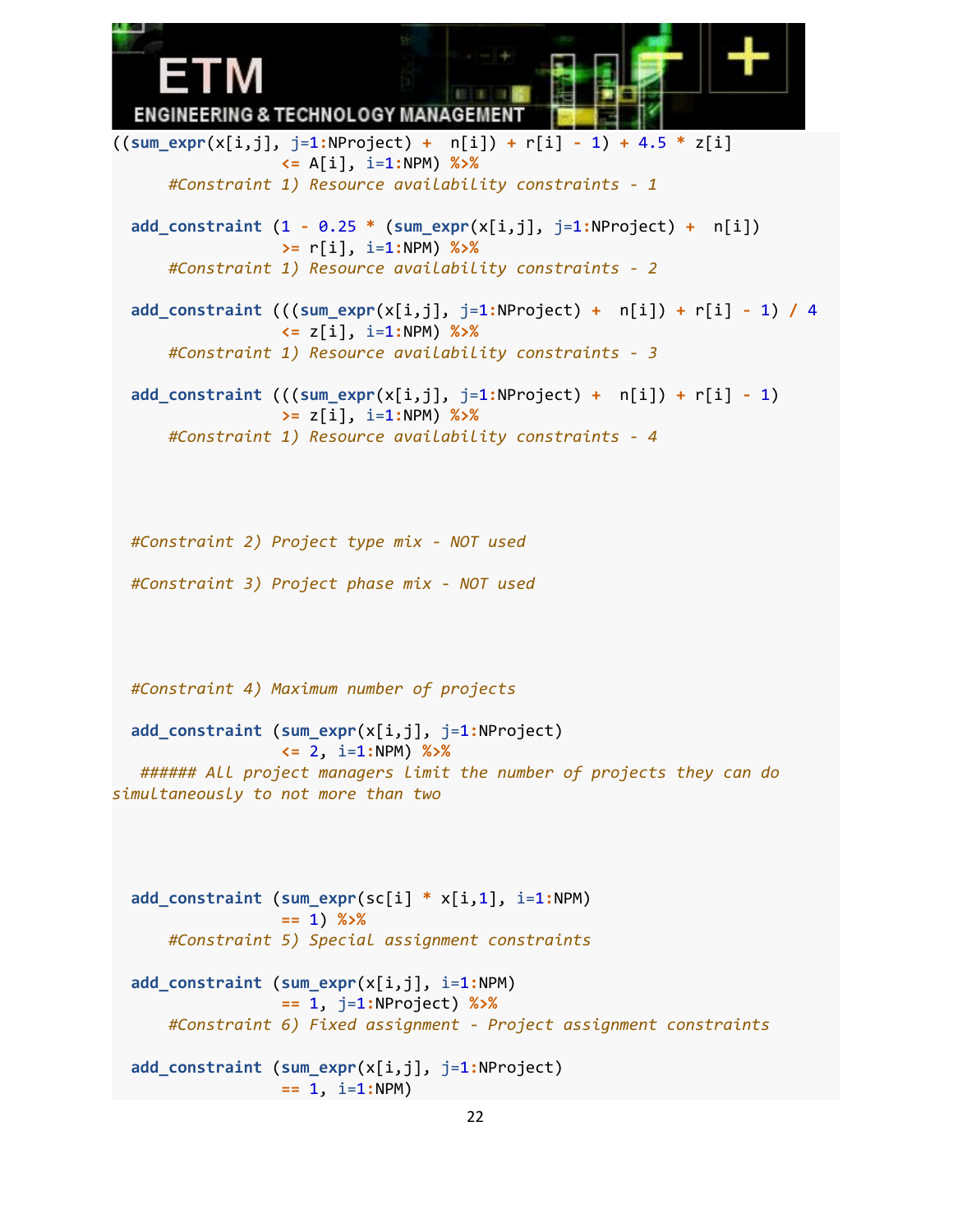

*#Constraint 6) Fixed assignment - Project manager assignment constraints*

*#Constraint 7) Project interdependency - NOT used*

```
#Solve
projectmodel_result <- solve_model(projectmodel, with_ROI(solver = "glpk"))
x_solution <- t(as.matrix(as.numeric(get_solution(projectmodel_result,
x[i,j][,4])))
x_solution_result <- matrix(x_solution, ncol=NProject, dimnames=c(PMNames,
ProjNames))
#Transform table of '0's and '1's into a table of Project Managers and
Projects
indices <- data.frame(ind= which(x_solution_result == 1, arr.ind=TRUE))
indices$rnm <- rownames(x_solution_result)[indices$ind.row]
indices$cnm <- colnames(x_solution_result)[indices$ind.col]
Final Results <- indices [,3:4]
colnames(Final_Results)<- c("PM","Project")
Final_Results
 })
output$SolutionObjective <- renderPrint({
NProject <- input$NProjectx
NPM <- input$NPMx
Goal <- input$NGoalsx
ProjNames <- lapply(list(rep("Project_",NProject)),paste0,1:NProject)
                 # Project names
PMNames<- lapply(list(rep("PM_",NPM)),
                  paste0,LETTERS[1:NPM])
                 # Project managet names
GcsvFile <- input$Gcsv
```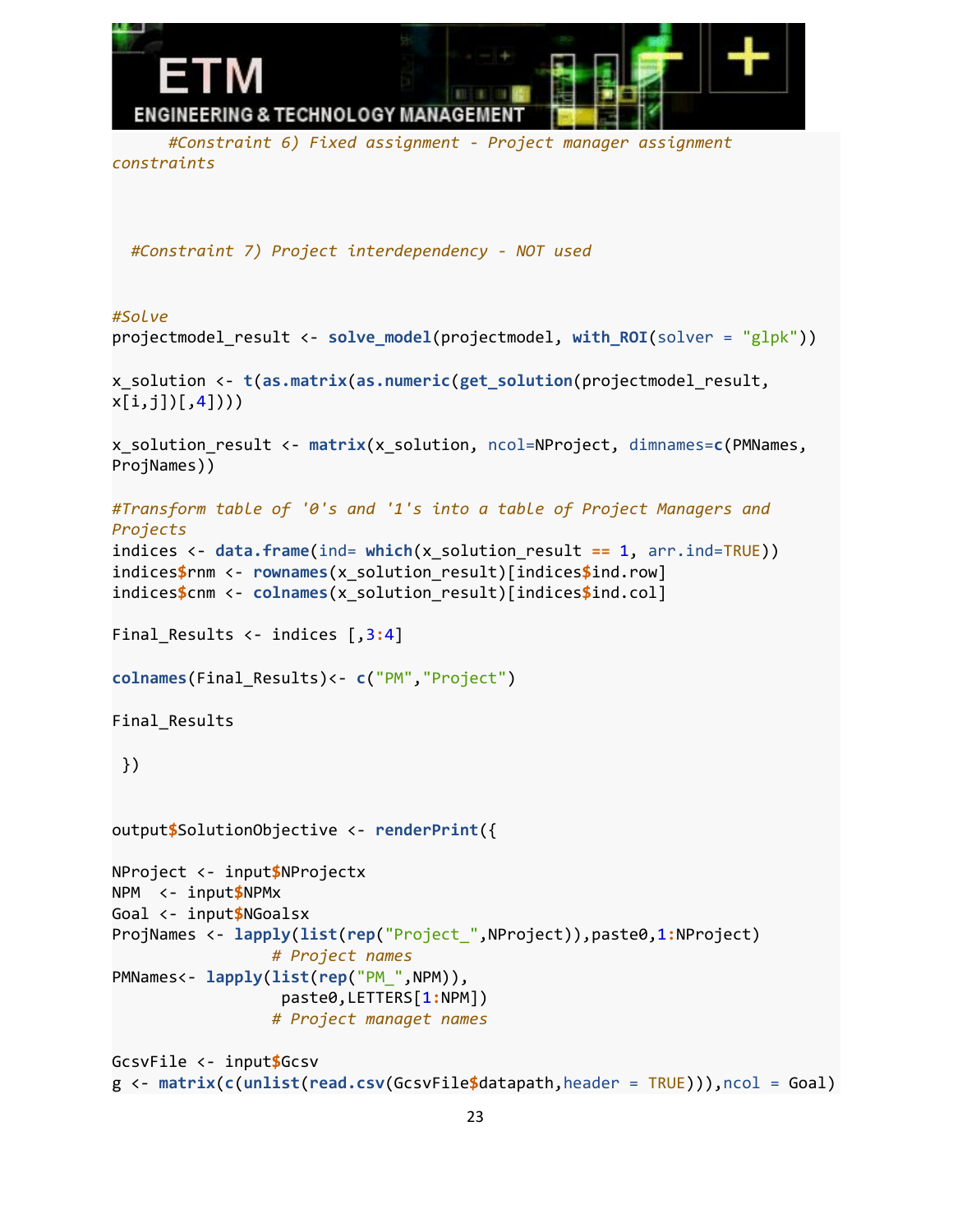```
ENGINEERING & TECHNOLOGY MANAGEMEN
   #percent relative contribution of goals to the mission
VcsvFile <- input$Vcsv
v <- matrix(c(unlist(read.csv(VcsvFile$datapath,header = TRUE))),ncol=Goal)
   #percent relative contribution of projects to the goal
SmAcsvFile <- input$SmAcsv
a <- array(c(unlist(read.csv(SmAcsvFile$datapath,FALSE))),dim=c(NPM,
NProject, Goal))
    #the coefficient of effectiveness in discontinuity management of PM in
projects
WcsvFile <- input$Wcsv
w <- matrix(c(unlist(read.csv(WcsvFile$datapath,header =
TRUE))),ncol=NProject)
    #correspondence matrix
DcsvFile <- input$Dcsv
d <- matrix(c(unlist(read.csv(DcsvFile$datapath,header =
TRUE))),ncol=NProject)
    #time demand of projects per planning horizon
ANSSCcsvFile <- input$ANSSCcsv
ANSSC <- matrix(c(unlist(read.csv(ANSSCcsvFile$datapath,header =
TRUE))),ncol=3)
A \leftarrow ANSSC[, 1]#resource availability of project managers
n <- ANSSC[,2]
    #total number of exisitng projects
sc \leftarrow ANSSC[,3]
    #special assignment constraints
    #SC_A1 = SC_C1 = SC_D1 = 1
   #SC_B1 = SC_E1 = SC_F1 = 0
projectmodel <- MIPModel() %>%
  add_variable (x[i, j], i=1:NPM, j=1:NProject,
                type="binary") %>%
  add_variable (r[i], i=1:NPM,
                type="binary") %>%
```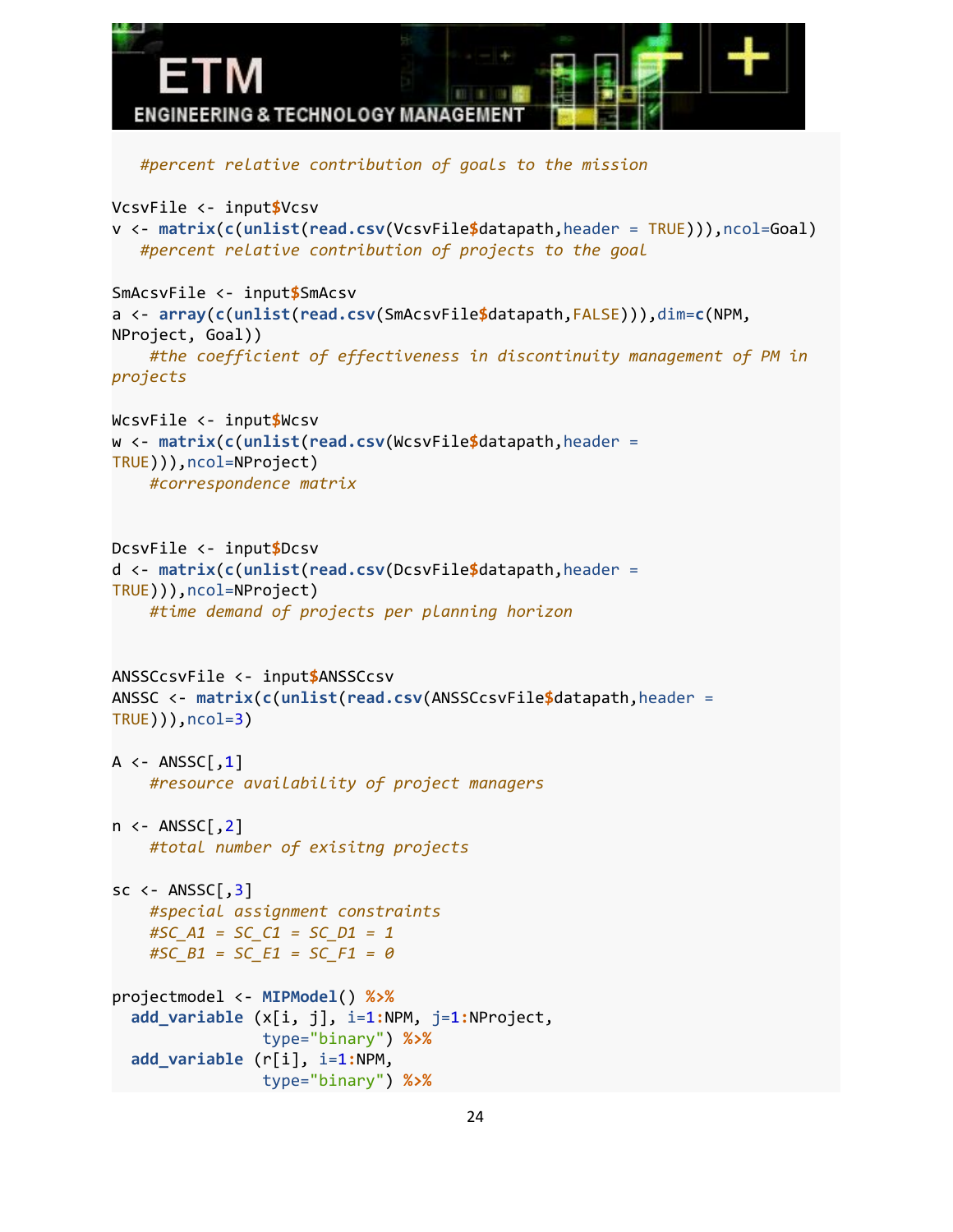**ENGINEERING & TECHNOLOGY MANAGEMEN add\_variable** (z[i], i=1**:**NPM, type="binary") **%>% set\_objective** (**sum\_expr**(a[i,j,k] **\*** g[k] **\*** v[j,k] **\*** w[i,j] **\*** x[i,j], i=1**:**NPM, j=1**:**NProject, k=1**:**Goal ), "max") **%>% add\_constraint** (**sum\_expr**(d[i,j] **\*** x[i,j], j=1**:**NProject) **+** 1.5 **\*** ((**sum\_expr**(x[i,j], j=1**:**NProject) **+** n[i]) **+** r[i] **-** 1) **+** 4.5 **\*** z[i] **<=** A[i], i=1**:**NPM) **%>%** *#Constraint 1) Resource availability constraints - 1* **add\_constraint** (1 **-** 0.25 **\*** (**sum\_expr**(x[i,j], j=1**:**NProject) **+** n[i]) **>=** r[i], i=1**:**NPM) **%>%** *#Constraint 1) Resource availability constraints - 2* **add\_constraint** (((**sum\_expr**(x[i,j], j=1**:**NProject) **+** n[i]) **+** r[i] **-** 1) **/** 4 **<=** z[i], i=1**:**NPM) **%>%** *#Constraint 1) Resource availability constraints - 3* **add\_constraint** (((**sum\_expr**(x[i,j], j=1**:**NProject) **+** n[i]) **+** r[i] **-** 1) **>=** z[i], i=1**:**NPM) **%>%** *#Constraint 1) Resource availability constraints - 4 #Constraint 2) Project type mix - NOT used #Constraint 3) Project phase mix - NOT used #Constraint 4) Maximum number of projects* **add\_constraint** (**sum\_expr**(x[i,j], j=1**:**NProject) **<=** 2, i=1**:**NPM) **%>%** *###### All project managers limit the number of projects they can do simultaneously to not more than two*

**add\_constraint** (**sum\_expr**(sc[i] **\*** x[i,1], i=1**:**NPM)